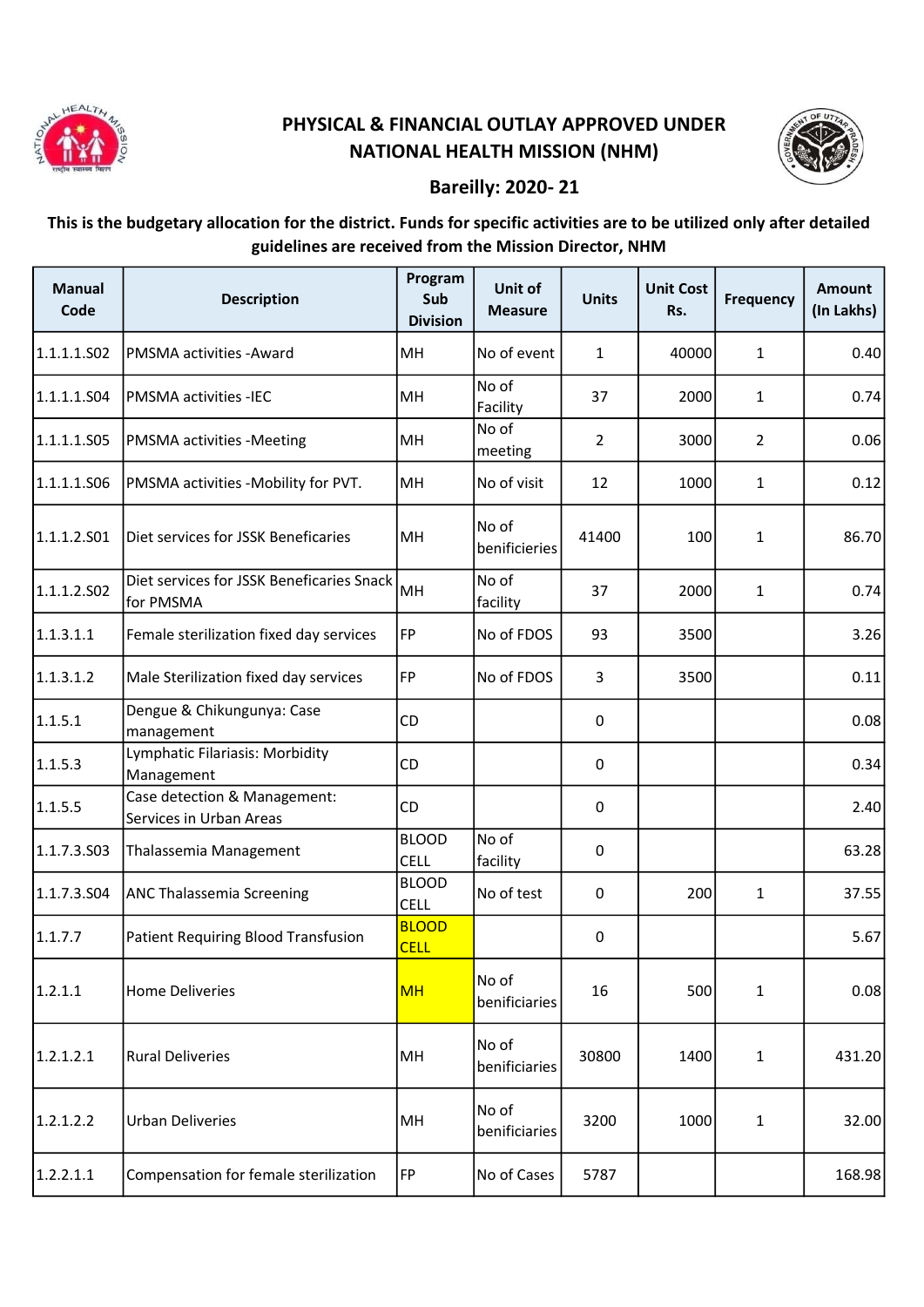| <b>Manual</b><br>Code | <b>Description</b>                                                                          | Program<br>Sub<br><b>Division</b> | Unit of<br><b>Measure</b> | <b>Units</b> | <b>Unit Cost</b><br>Rs. | <b>Frequency</b> | <b>Amount</b><br>(In Lakhs) |
|-----------------------|---------------------------------------------------------------------------------------------|-----------------------------------|---------------------------|--------------|-------------------------|------------------|-----------------------------|
| 1.2.2.1.2             | Compensation for male<br>sterilization/NSV                                                  | FP                                | No of Cases               | 175          |                         |                  | 7.00                        |
| 1.2.2.2.2             | PPIUCD services: Compensation to<br>beneficiary                                             | FP                                | No of Cases               | 3133         | 300                     |                  | 9.40                        |
| 1.2.2.2.3             | PAIUCD Services: Compensation to<br>beneficiary                                             | FP                                | No of Cases               | 10           | 300                     |                  | 0.03                        |
| 1.2.2.2.4             | Injectable contraceptive incentive for<br>beneficiaries                                     | FP                                | No of Cases               | 10449        | 100                     |                  | 10.45                       |
| 1.2.3.2               | TB Patient Nutritional Support under<br>Nikshay Poshan Yojana                               | <b>CD</b>                         |                           | 0            |                         |                  | 289.89                      |
| 1.3.1.1               | SNCU                                                                                        | <b>CH</b>                         | No of<br>Facility         | $\mathbf{1}$ |                         |                  | 11.00                       |
| 1.3.1.2               | <b>NBSU</b>                                                                                 | <b>CH</b>                         | No of<br>Facility         | 3            | 5000                    | 12               | 1.80                        |
| 1.3.1.4               | <b>NRCs</b>                                                                                 | CH                                | No of<br>Facility         | $\mathbf{1}$ |                         |                  | 7.80                        |
| 1.3.1.6               | <b>AH/ RKSK Clinics</b>                                                                     | <b>RKSK</b>                       |                           | 17           |                         |                  | 2.72                        |
| 1.3.1.7.502           | Phone and Internet Charges for DEIC<br>Manager                                              | <b>RBSK</b>                       | no of DEIC<br>managers    | 0            | 2000                    | 1                | 0.02                        |
| 1.3.1.8               | District NCD Clinic                                                                         |                                   |                           | $\mathbf 0$  |                         |                  | 1.00                        |
| 1.3.1.9               | CHC NCD Clinic: Mobility, Miscellaneous<br>& Contingencies                                  | <b>NCD</b>                        |                           | 0            |                         |                  | 14.00                       |
| 1.3.2.4               | Consumables for computer including<br>provision for internet access for<br>strengthening RI | IRI.                              | No.                       | 0            | 1000                    | 12               | 0.12                        |
| 1.3.2.6.S01           | <b>IMEP Services- BMW- DH</b>                                                               | <b>IMEP</b>                       |                           | 739          |                         |                  | 95.41                       |
| 1.3.2.6.502           | IMEP Services- BMW- CHC/BPHC                                                                | <b>IMEP</b>                       |                           | 440          |                         |                  | 56.80                       |
| 1.3.2.6.503           | <b>IMEP Services- BMW Block Level UPHC</b><br>& District Level UPHC                         | <b>IMEP</b>                       |                           | 42           |                         |                  | 5.42                        |
| 1.3.2.6.504           | IMEP Services - BMW-MCH Wing                                                                | <b>IMEP</b>                       |                           | 130          |                         |                  | 16.78                       |
| 1.3.2.6.506           | IMEP Services- Machnized Cleaning - DH   IMEP                                               |                                   |                           | 0            |                         |                  | 230.34                      |
| 1.3.2.6.S07           | IMEP Services- Machnized Cleaning -<br>MCH Wing (100 Bed)                                   | <b>IMEP</b>                       |                           | $\mathbf{1}$ |                         |                  | 35.53                       |
| 1.3.2.6.508           | IMEP Services- Mannual Laundry-DH &<br>MCH Wing (100 Bed)                                   | <b>IMEP</b>                       |                           | 0            |                         |                  | 30.84                       |
| 1.3.2.6.509           | IMEP Services- Mechanized Laundry-50<br>District Level Hospital                             | <b>IMEP</b>                       |                           | $\mathbf{1}$ |                         |                  | 53.08                       |
| 1.3.2.6.510           | IMEP Services- Cleaning - CHC/BPHC                                                          | <b>IMEP</b>                       |                           | 440          |                         |                  | 28.95                       |
| 1.3.2.6.S11           | <b>IMEP Services-Cleaning - MCH Wing</b>                                                    | <b>IMEP</b>                       |                           | 30           |                         |                  | 1.97                        |
| 1.3.2.6.513           | <b>IMEP Services-Cleaniness - Sub Centers</b>                                               | <b>IMEP</b>                       |                           | 398          |                         |                  | 23.88                       |
| 1.3.2.6.S15           | POL for generator-DH                                                                        | <b>IMEP</b>                       |                           | 0            |                         |                  | 9.45                        |
| 1.3.2.6.516           | POL for generator - CHC and BPHC                                                            | <b>IMEP</b>                       |                           | $\pmb{0}$    |                         |                  | 23.63                       |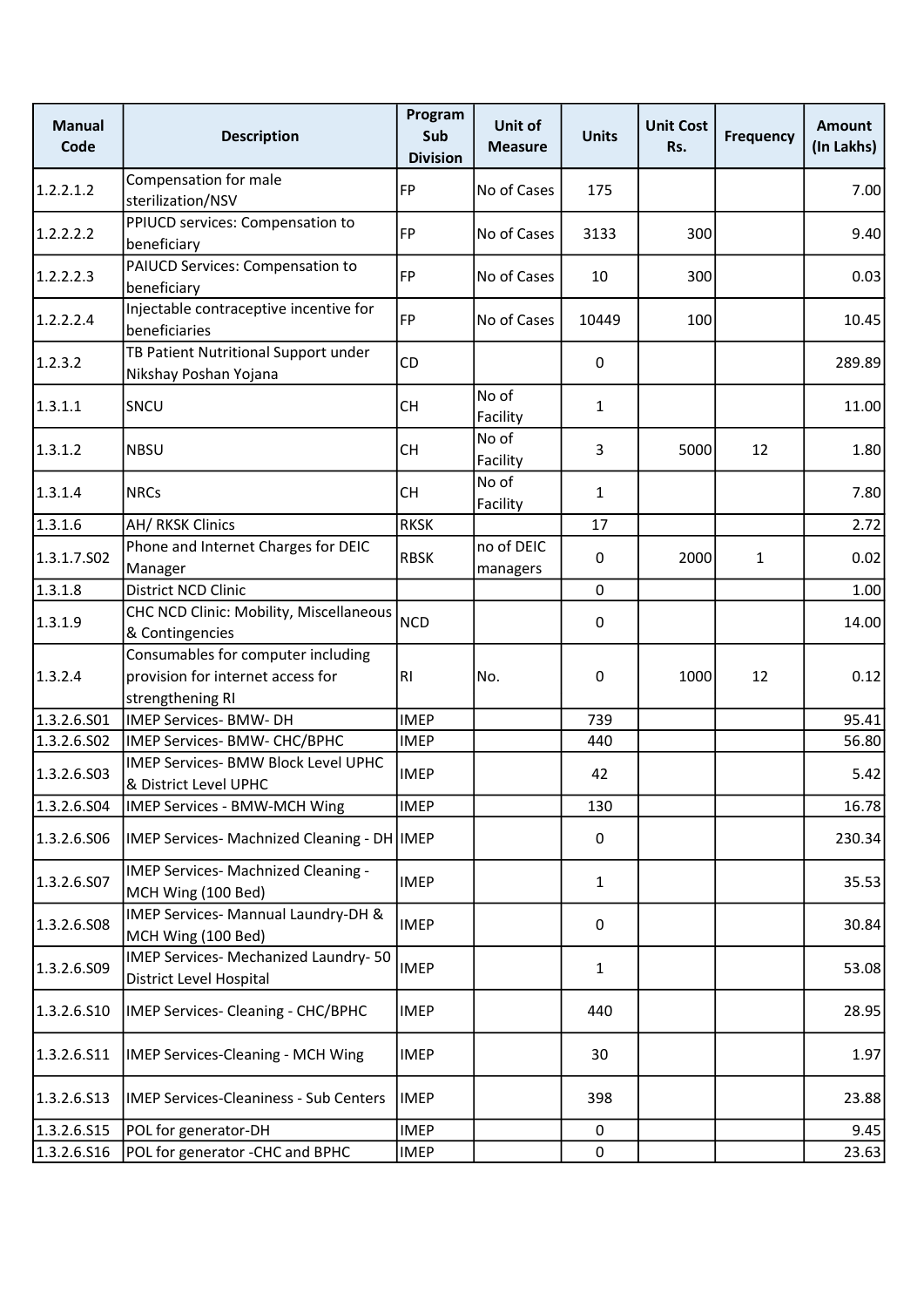| <b>Manual</b><br>Code | <b>Description</b>                                                                                                                                                                                  | Program<br>Sub<br><b>Division</b> | Unit of<br><b>Measure</b>               | <b>Units</b> | <b>Unit Cost</b><br>Rs. | <b>Frequency</b> | <b>Amount</b><br>(In Lakhs) |
|-----------------------|-----------------------------------------------------------------------------------------------------------------------------------------------------------------------------------------------------|-----------------------------------|-----------------------------------------|--------------|-------------------------|------------------|-----------------------------|
| 2.1.3.1               | <b>Blood collection and Transport Vans</b>                                                                                                                                                          | <b>BLOOD</b><br><b>CELL</b>       | No of units                             | 0            | 660000                  | $\mathbf{1}$     | 6.60                        |
| 2.2.1                 | POL for Family Planning/Others                                                                                                                                                                      | FP                                | No of FDOS                              | 168          | 1000                    |                  | 1.68                        |
| 2.2.2                 | Mobility & Communication support for<br>AH counsellors & RKSK Coordinators                                                                                                                          | <b>RKSK</b>                       | No of<br>Councelor                      | 17           | 1200                    | 12               | 2.45                        |
| 2.2.3                 | Mobility support for RBSK Mobile health<br>team                                                                                                                                                     | <b>RBSK</b>                       | No of<br>vehicles                       | 30           | 33000                   | 12               | 118.80                      |
| 2.2.4                 | Support for RBSK: CUG connection per<br>team and rental                                                                                                                                             | <b>RBSK</b>                       | No of teams                             | 30           | 200                     | 12               | 0.72                        |
| 2.3.1.1.2             | Monthly Village Health and Nutrition<br>Days                                                                                                                                                        | <b>RI</b>                         | no of<br>sessions                       | 5333         | 100                     | $\mathbf{1}$     | 5.33                        |
| 2.3.1.5               | Organizing Adolescent Health day                                                                                                                                                                    | <b>RKSK</b>                       | No of AHD                               | 306          | 2500                    | $\mathbf{1}$     | 7.65                        |
| 2.3.1.6               | <b>Organising Adolescent Friendly Club</b><br>meetings at subcentre Level                                                                                                                           | <b>RKSK</b>                       | No of AFC                               | 918          | 250                     | 9                | 2.30                        |
| 2.3.1.9               | Focus on slum & underserved areas in<br>urban areas/alternative vaccinator for<br>slums                                                                                                             | RI.                               |                                         | 60           |                         |                  | 1.26                        |
| 2.3.1.10              | Mobility support for mobile health<br>team/TA/DA to vaccinators                                                                                                                                     | R1                                | No of<br>mobile<br>immunizati<br>on Van | 0            | 33000                   |                  | 5.94                        |
| 2.3.2.3               | DMHP: Targeted interventions at<br>community level Activities &<br>interventions targeted at schools,<br>colleges, workplaces, out of school<br>adolescents, urban slums and suicide<br>prevention. | <b>NCD</b>                        |                                         | 0            |                         |                  | 6.00                        |
| 2.3.2.4               | Recurring grant for collection of eye<br>balls by eye banks and eye donation<br>centres                                                                                                             | <b>NCD</b>                        |                                         | 0            |                         |                  | 2.00                        |
| 2.3.2.5               | <b>Tobacco Cessation Centre (TCC):</b><br>Weekly FGD with the tobacco users                                                                                                                         | <b>NCD</b>                        |                                         | 0            |                         |                  | 0.52                        |
| 2.3.3.2               | Screening and free spectacles to school<br>children                                                                                                                                                 | <b>NCD</b>                        |                                         | 0            |                         |                  | 7.83                        |
| 2.3.3.3               | Screening and free spectacles for near<br>work to Old Person                                                                                                                                        | <b>NCD</b>                        |                                         | 0            |                         |                  | 7.83                        |
| 2.3.3.4.1             | Coverage of Public School                                                                                                                                                                           | <b>NCD</b>                        |                                         | $\mathbf 0$  |                         |                  | 0.67                        |
| 2.3.3.4.2             | Coverage of Pvt. School                                                                                                                                                                             | <b>NCD</b>                        |                                         | 0            |                         |                  | 2.00                        |
| 2.3.3.4.3             | Coverage of Public School in other's<br>school programme                                                                                                                                            | <b>NCD</b>                        |                                         | 0            |                         |                  | 1.33                        |
| 2.3.3.4.4             | Coverage of Pvt. School in other's<br>school programme                                                                                                                                              | <b>NCD</b>                        |                                         | 0            |                         |                  | 1.00                        |
| 2.3.3.4.5             | Sensitization campaign for college<br>students                                                                                                                                                      | <b>NCD</b>                        |                                         | 0            |                         |                  | 2.00                        |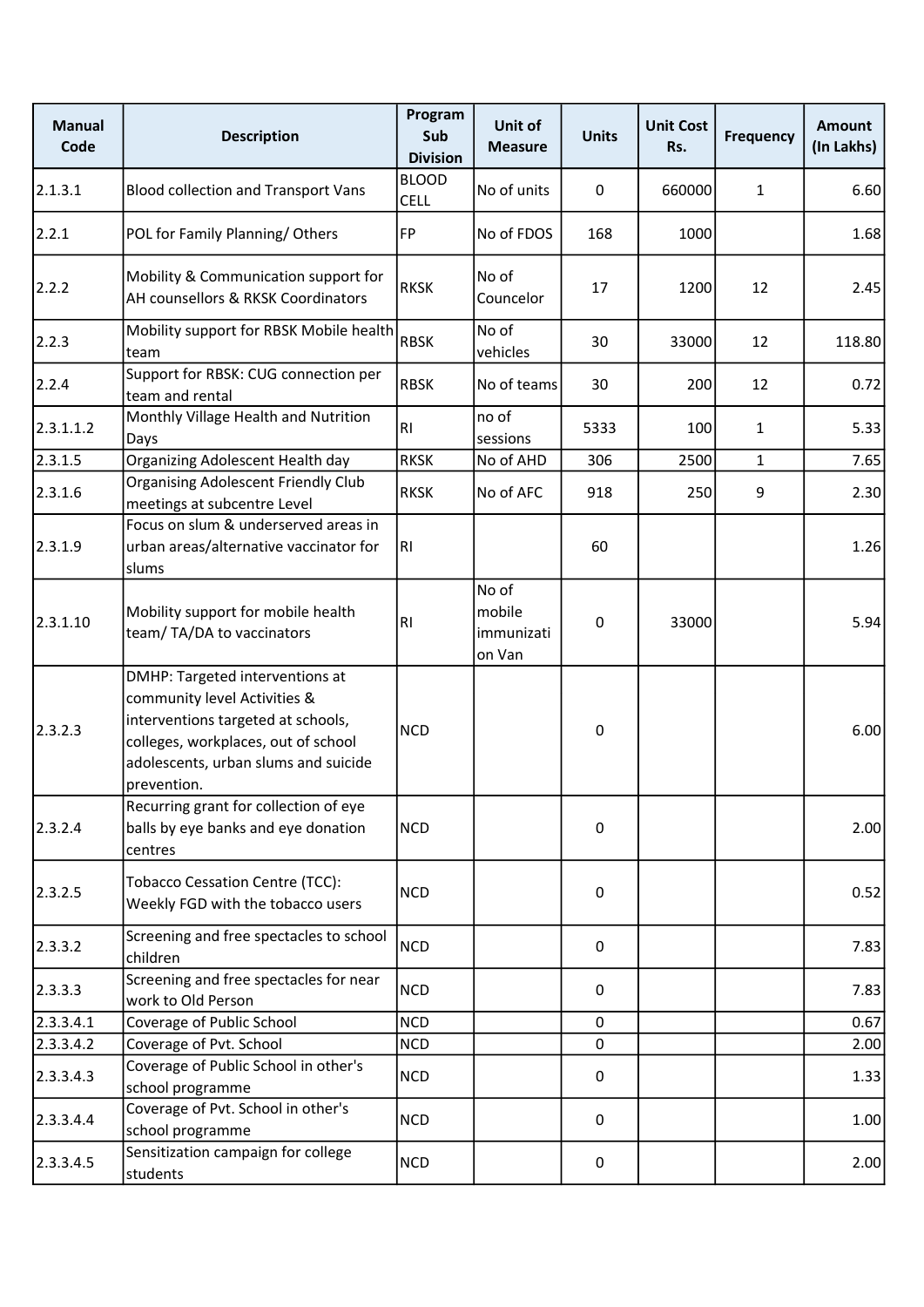| <b>Manual</b><br>Code | <b>Description</b>                                                                                                   | Program<br>Sub<br><b>Division</b> | Unit of<br><b>Measure</b>      | <b>Units</b> | <b>Unit Cost</b><br>Rs. | <b>Frequency</b> | Amount<br>(In Lakhs) |
|-----------------------|----------------------------------------------------------------------------------------------------------------------|-----------------------------------|--------------------------------|--------------|-------------------------|------------------|----------------------|
| 3.1.1.1.1             | JSY Incentive to ASHA                                                                                                | <b>MH</b>                         | No of ASHA                     | 26400        | 600                     | $\mathbf{1}$     | 158.40               |
| 3.1.1.1.2             | ASHA incentive under MAA programme<br>@ Rs 100 per ASHA for quarterly<br>mother's meeting                            | <b>CH</b>                         | No of<br>meetings              | 2485         | 100                     |                  | 4.97                 |
| 3.1.1.1.3.S01         | Incentive for Home Based Newborn<br>Care programme Rural                                                             | <b>CH</b>                         | No of<br>newborn               | 69840        | 250                     | $\mathbf{1}$     | 174.60               |
| 3.1.1.1.5             | Incentive for referral of SAM cases to<br>NRC and for follow up of discharge SAM CH<br>children from NRCs            |                                   | No of Child                    | 860          | 150                     | $\mathbf{1}$     | 0.26                 |
| 3.1.1.1.6             | Incentive for National Deworming Day<br>for mobilising out of school children                                        | <b>RKSK</b>                       | No of ASHA                     | 3231         | 100                     | $\mathbf{1}$     | 3.23                 |
| 3.1.1.1.7             | Incentive for IDCF for prophylactic<br>distribution of ORS to family with under-CH<br>five children.                 |                                   | No of ASHA                     | 2485         | 100                     | $\mathbf{1}$     | 2.49                 |
| 3.1.1.1.9             | National Iron Plus Incentive for<br>mobilizing children and/or ensuring<br>compliance and reporting (6-59<br>months) | <b>CH</b>                         | No of ASHA                     | 2485         | 50                      | $\mathbf{1}$     | 7.46                 |
| 3.1.1.1.11            | ASHA Incentive under Immunzation                                                                                     | lrı                               | no of<br>children              | 90837        | 225                     | $\mathbf{1}$     | 204.38               |
| 3.1.1.1.12            | Incentive to ASHA for Quaterly Visit<br>Under HBYC program                                                           | <b>CH</b>                         | No of Child<br>/ 5 visits      | 43506        | 250                     | $\mathbf{1}$     | 108.77               |
| 3.1.1.1.13.50         | ASHA incentive for HRP identification<br>and follow up                                                               | MH                                | No of ASHA                     | 2500         | 300                     | $\mathbf{1}$     | 7.50                 |
| 3.1.1.2.1             | ASHA Incentives under Saas Bahu<br>Sammellan                                                                         | FP                                | No of Saas<br>Bahu<br>Sammelan | 1864         | 100                     |                  | 1.86                 |
| 3.1.1.2.2             | ASHA Incentives under Nayi Pehl Kit                                                                                  | FP                                | No of Nayi<br>Pahel Kit        | 10385        | 100                     |                  | 10.39                |
| 3.1.1.2.4             | <b>ASHA PPIUCD incentive for</b><br>accompanying the client for PPIUCD<br>insertion                                  | <b>FP</b>                         |                                | 3133         | 150                     |                  | 4.70                 |
| 3.1.1.2.5             | <b>ASHA PAIUCD incentive for</b><br>accompanying the client for PAIUCD<br>insertion                                  | <b>FP</b>                         |                                | 45           | 150                     |                  | 0.07                 |
|                       | ASHA incentive under ESB scheme for<br>3.1.1.2.6.S01 promoting spacing of births between 02 FP<br>children           |                                   | No of Clints                   | 3790         | 500                     |                  | 18.95                |
|                       | ASHA incentive under ESB scheme for<br>3.1.1.2.6.S02 promoting spacing of 02 years after<br>marriage                 | <b>IFP</b>                        | No of Clints                   | 3790         | 500                     |                  | 18.95                |
| 3.1.1.2.7             | ASHA incentive under ESB scheme for<br>promoting Adoption of Limiting Method   FP<br>upto Two Children               |                                   | No of Clints                   | 348          | 1000                    |                  | 3.48                 |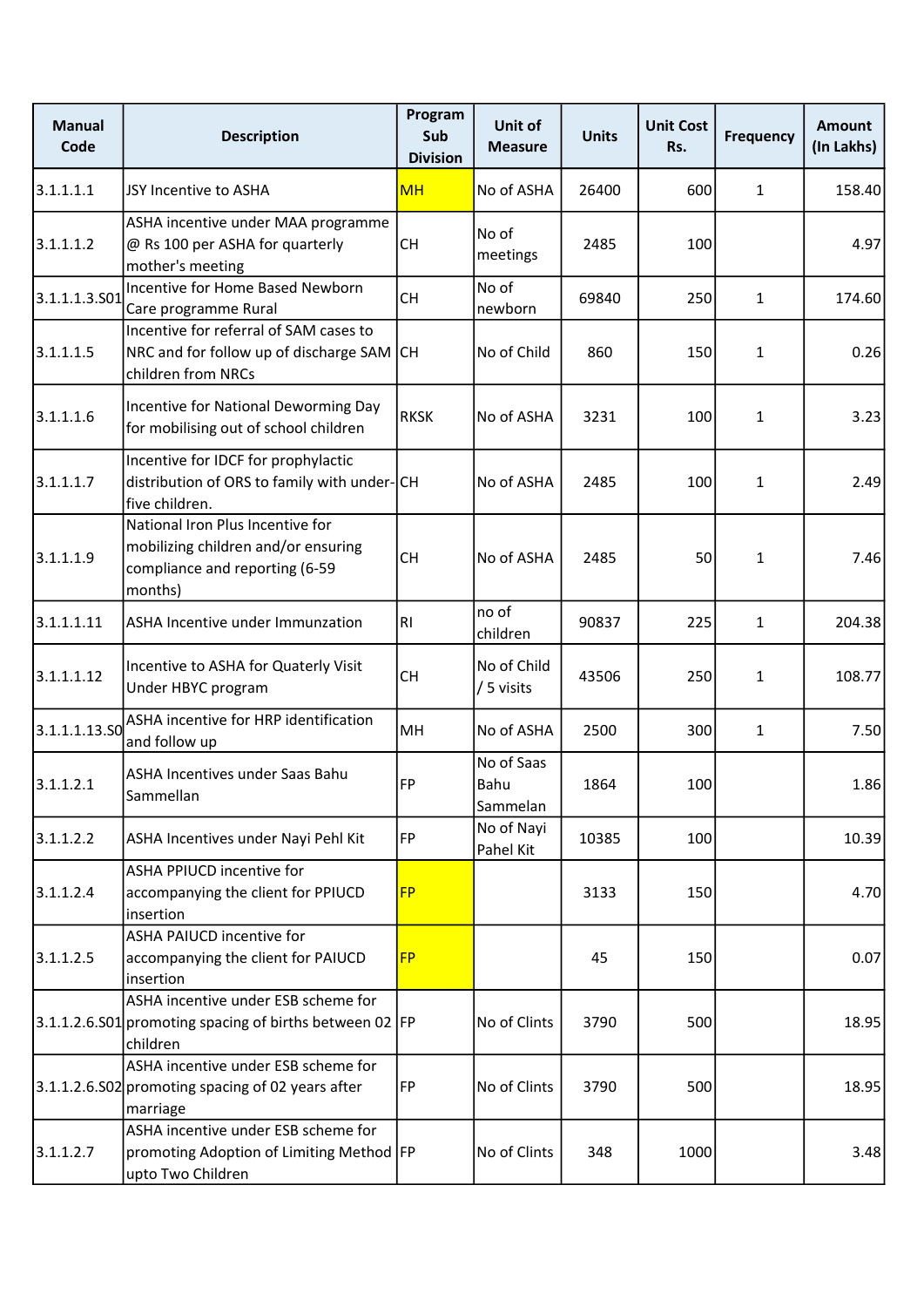| <b>Manual</b><br>Code | <b>Description</b>                                                                                                        | Program<br>Sub<br><b>Division</b> | Unit of<br><b>Measure</b> | <b>Units</b> | <b>Unit Cost</b><br>Rs. | <b>Frequency</b> | <b>Amount</b><br>(In Lakhs) |
|-----------------------|---------------------------------------------------------------------------------------------------------------------------|-----------------------------------|---------------------------|--------------|-------------------------|------------------|-----------------------------|
| 3.1.1.2.9.501         | ASHA incentive for injectable<br>contraceptive                                                                            | FP                                | No of Cases               | 7314         | 100                     |                  | 7.31                        |
|                       | Reimbursement of travel expenses for<br>$3.1.1.2.9.$ SO2 accompanying a women to facility for<br>medical abortion         | <b>FP</b>                         | No of Cases               | 200          | 225                     |                  | 0.45                        |
|                       | Reimbursement of travel expenses for<br>3.1.1.2.9.S03 accompanying a women to facility for<br>surgical abortion (MVA/EVA) | FP                                | No of Cases               | 240          | 150                     |                  | 0.36                        |
| 3.1.1.3.2             | Incentive for mobilizing adolescents and<br>community for AHD                                                             | <b>RKSK</b>                       | No of ASHA                | 566          | 200                     | $\mathbf{1}$     | 3.40                        |
| 3.1.1.4.2             | ASHA Incentive for Dengue and<br>Chikungunya                                                                              |                                   |                           | 0            |                         |                  | 30.60                       |
| 3.1.1.4.5             | Honorarium for Drug Distribution<br>including ASHAs and supervisors<br>involved in MDA                                    |                                   |                           | 0            |                         |                  | 67.02                       |
| 3.1.1.4.8.1           | ASHA incentive for detection of leprosy                                                                                   |                                   |                           | 597          |                         |                  | 1.49                        |
| 3.1.1.4.8.2           | ASHA Incentive for PB (Treatment<br>completion)                                                                           |                                   |                           | 358          |                         |                  | 1.43                        |
| 3.1.1.4.8.3           | ASHA Incentive for MB (Treatment<br>completion)                                                                           |                                   |                           | 239          |                         |                  | 1.43                        |
| 3.1.1.4.9             | ASHA Involvement under NLEP -<br>Sensitisation                                                                            |                                   |                           | 500          |                         |                  | 0.50                        |
| 3.1.1.5.1             | <b>ASHA Incentive under NIDDCP</b>                                                                                        |                                   |                           | $\Omega$     |                         |                  | 8.96                        |
| 3.1.1.5.2.503         | ASHA Incentive Filling of CBAC forms<br>Under HWC                                                                         | <b>CP</b>                         |                           | 0            |                         |                  | 20.00                       |
| 3.1.1.5.2.S04         | ASHA Incentive for Mobilising,<br>Screening and Follow Up Under HWC                                                       | CP                                |                           | 0            |                         |                  | 20.00                       |
| 3.1.1.6.1             | ASHA incentives for routine activities                                                                                    | <b>CP</b>                         |                           | 3060         |                         |                  | 734.40                      |
|                       | 3.1.1.6.3.S04 Incentive to ASHA Facilitator                                                                               | <b>CP</b>                         |                           | 144          |                         |                  | 7.78                        |
| 3.1.1.6.3.505         | Incentive to ASHA for Health Promotion<br>Day                                                                             | <b>CP</b>                         |                           | 3060         |                         |                  | 73.44                       |
|                       | 3.1.1.6.3.S06 Incentive to ASHA under PMMVY                                                                               | CP                                |                           | 18360        |                         |                  | 18.36                       |
| 3.1.1.6.3.S07         | Incentive to ASHA Facilitator for<br><b>CBAC, HRP and SAM Tracking</b>                                                    | <b>CP</b>                         |                           | 144          |                         |                  | 21.60                       |
| 3.1.2.10              | Any Other (ASHATraining Cost)                                                                                             |                                   |                           | 0            |                         |                  | 40.72                       |
| 3.1.3.1               | Supervision costs by ASHA<br>facilitators(12 months)                                                                      | <b>CP</b>                         |                           | 144          |                         |                  | 103.68                      |
| 3.1.3.2               | Support provisions to ASHA (Uniform)                                                                                      | CP                                |                           | 3204         |                         |                  | 19.22                       |
| 3.1.3.3               | Awards to ASHA's/Link workers                                                                                             | CP                                |                           | 0            |                         |                  | 10.42                       |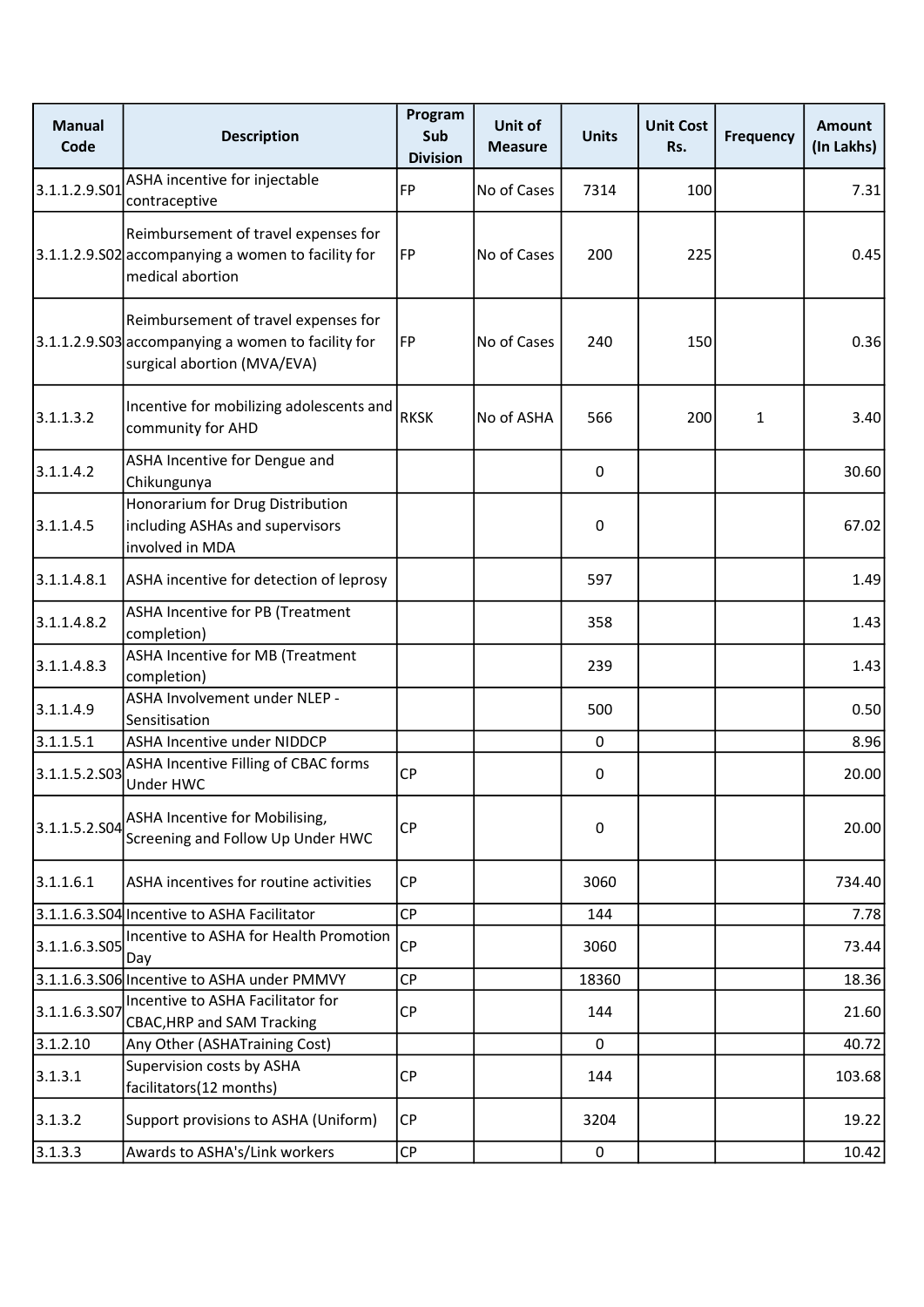| <b>Manual</b><br>Code | <b>Description</b>                                                                                                             | Program<br>Sub<br><b>Division</b> | Unit of<br><b>Measure</b>      | <b>Units</b> | <b>Unit Cost</b><br>Rs. | <b>Frequency</b> | <b>Amount</b><br>(In Lakhs) |
|-----------------------|--------------------------------------------------------------------------------------------------------------------------------|-----------------------------------|--------------------------------|--------------|-------------------------|------------------|-----------------------------|
| 3.1.3.4               | Mobilization of children through ASHA<br>or other mobilizers                                                                   | RI.                               | No of<br>session               | 42662        | 150                     | $\mathbf{1}$     | 63.99                       |
| 3.1.3.5.S01           | Incentive for other link workers for<br>Prepration of Due List of Childrens to be  RI<br>immunized                             |                                   | No of<br>session               | 16310        | 100                     | $\mathbf{1}$     | 16.31                       |
| 3.2.1.502             | Other activities under Mission Parivar<br>Vikas: Demand Generation (Saas Bahu<br>Sammellan)                                    | <b>FP</b>                         | No of Saas<br>Bahu<br>Sammelan | 1864         | 1500                    |                  | 27.95                       |
| 3.2.2                 | <b>Incentives for Peer Educators</b>                                                                                           | <b>RKSK</b>                       | No of PE                       | 2264         | 50                      | $\mathbf{1}$     | 13.58                       |
| 3.2.3.1.1             | Treatment Supporter Honorarium (Rs<br>1000)                                                                                    |                                   |                                | 0            |                         |                  | 57.98                       |
| 3.2.3.1.2             | Treatment Supporter Honorarium (Rs<br>5000)                                                                                    |                                   |                                | 0            |                         |                  | 8.81                        |
| 3.2.3.1.3             | Incentive for informant (Rs 500)                                                                                               |                                   |                                | $\mathbf 0$  |                         |                  | 6.52                        |
| 3.2.3.4.S01           | Incentive for community<br>volunteers/supervisors /LT etc<br>undertaking ACF                                                   |                                   |                                | 0            |                         |                  | 68.93                       |
| 3.2.5.1.1             | Operational cost for Spray Wages                                                                                               |                                   |                                | $\mathbf 0$  |                         |                  | 62.40                       |
| 3.2.5.2.1             | Dengue & Chikungunya: Vector Control,<br>environmental management & fogging<br>machine                                         |                                   |                                | 0            |                         |                  | 21.46                       |
| 3.3.3.2               | Training of PRI's representatives/ Police<br>personnel/ Teachers/ Transport<br>personnel/ NGO personnel/ other<br>stakeholders |                                   |                                | 0            |                         |                  | 0.30                        |
| 3.3.4.501             | <b>AAA Platform</b>                                                                                                            |                                   |                                | 5917         |                         |                  | 26.63                       |
| 4.1.1                 | <b>District Hospitals</b>                                                                                                      | <b>CP</b>                         |                                | 3            |                         |                  | 15.00                       |
| 4.1.3                 | <b>Community Health Centers</b>                                                                                                | <b>CP</b>                         |                                | 16           |                         |                  | 40.00                       |
| 4.1.4                 | <b>Primary Health Centers</b>                                                                                                  | <b>CP</b>                         |                                | 50           |                         |                  | 43.75                       |
| 4.1.5                 | <b>Sub Centers</b>                                                                                                             | <b>CP</b>                         |                                | 398          |                         |                  | 47.76                       |
| 4.1.6                 | Village Health Sanitation & Nutrition<br>Committee                                                                             | <b>CP</b>                         |                                | 1538         |                         |                  | 92.28                       |
| 4.1.7.S01             | H&WC Additional Untied Grant-SC                                                                                                | <b>CP</b>                         |                                | $\mathbf 0$  |                         |                  | 38.70                       |
| 4.1.7.S02             | H&WC Additional Untied Grant-PHC                                                                                               | <b>CP</b>                         |                                | 0            |                         |                  | 15.50                       |
|                       | 5.1.1.1.7.S02 One time establishment cost MNCU                                                                                 | <b>CH</b>                         | No of<br>Facility              | 1            |                         |                  | 11.09                       |
| 5.1.1.2.8             | Infrastructure strengthening of SC to<br>H&WC                                                                                  | <b>CP</b>                         |                                | 0            |                         |                  | 665.00                      |
| 5.1.1.2.9             | Infrastructure strengthening of PHC to<br>H&WC                                                                                 |                                   |                                | 0            |                         |                  | 16.44                       |
| 5.3.3                 | Blood bank/ Blood storage/ Day care<br>centre for hemoglobinopathies                                                           | <b>BLOOD</b><br><b>CELL</b>       |                                | 0            |                         |                  | 4.50                        |
| 5.3.9                 | Safety Pits                                                                                                                    | RI                                | No.                            | 11           | 6000                    | $\mathbf{1}$     | 0.66                        |
| 5.3.14                | Civil Works under RNTCP                                                                                                        | CD                                |                                | $\mathsf 0$  |                         |                  | 8.64                        |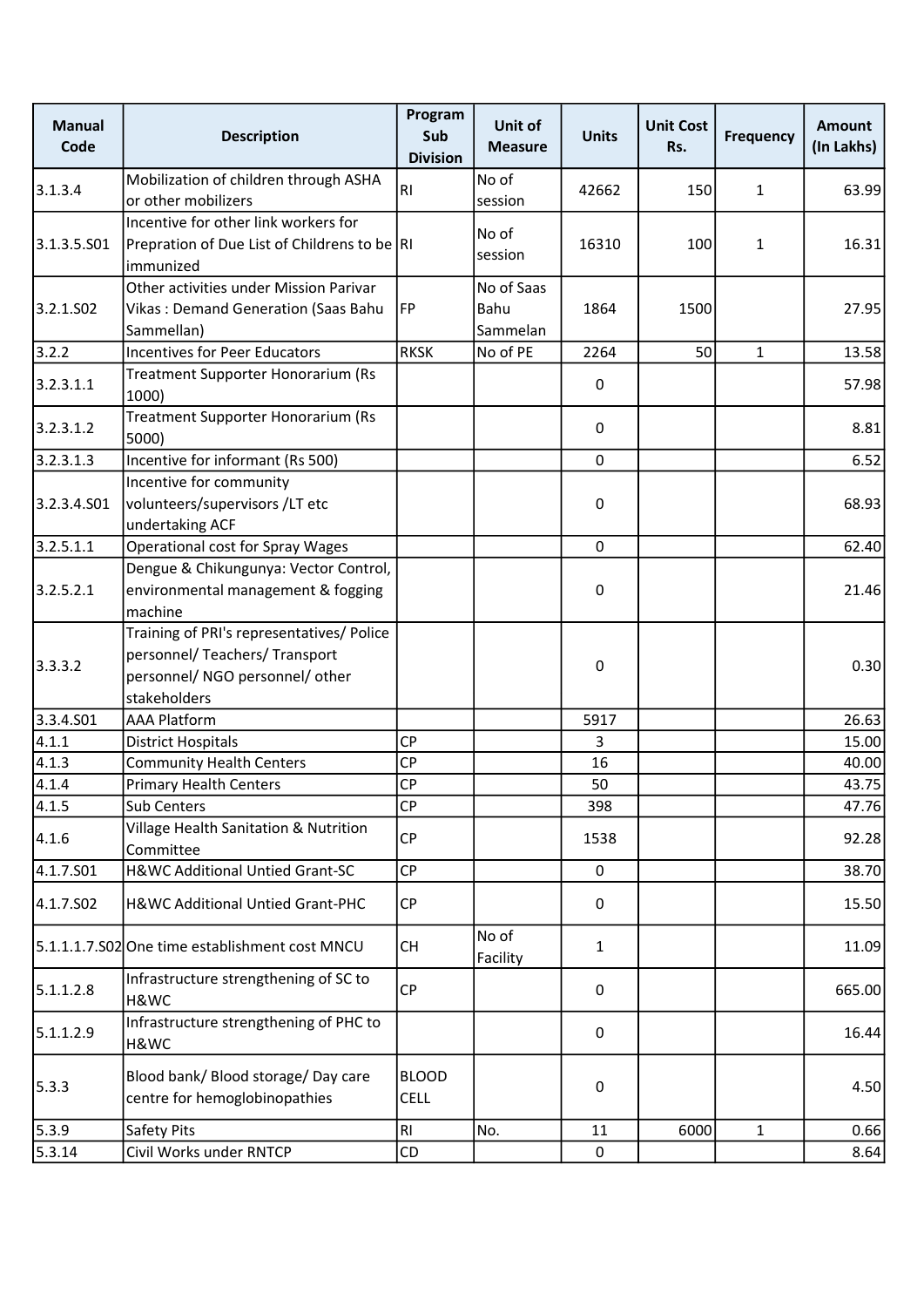| <b>Manual</b><br>Code | <b>Description</b>                                                                                                | Program<br>Sub<br><b>Division</b> | Unit of<br><b>Measure</b>     | <b>Units</b> | <b>Unit Cost</b><br>Rs. | <b>Frequency</b> | <b>Amount</b><br>(In Lakhs) |
|-----------------------|-------------------------------------------------------------------------------------------------------------------|-----------------------------------|-------------------------------|--------------|-------------------------|------------------|-----------------------------|
| 6.1.1.1.1             | MVA / EVA for Safe Abortion services                                                                              | FP/CAC                            | No of MVA/<br><b>EVA kits</b> | 50           | 3000                    |                  | 1.50                        |
| $6.1.1.2.3S$ 01       | Procurement Of Equipment for Skill Lab<br>Under SAANS at District Level                                           | <b>CH</b>                         | No of<br>Equipment            | $\mathbf{1}$ |                         |                  | 2.50                        |
|                       | Procurement Of Hand held Pulse<br>6.1.1.2.3.S02 Oximeter and nebulizer under SAANS at CH<br><b>District Level</b> |                                   | No of<br>Equipment            | 68           |                         |                  | 6.12                        |
|                       | 6.1.1.2.4.S02 Procurement of Equipment for MNCU                                                                   | <b>CH</b>                         | No of<br>Equipment            | 1            |                         |                  | 3.80                        |
|                       | 6.1.1.2.4.S05 Procurement of Phototherepy for NBSU CH                                                             |                                   | No of<br>Equipment            | 5            | 65000                   | $\mathbf{1}$     | 6.50                        |
| 6.1.1.2.4.506         | Procurement of Radiant Warmer for<br><b>NBSU</b>                                                                  | <b>CH</b>                         | No of<br>Equipment            | 5            | 60000                   | $\mathbf{1}$     | 12.00                       |
| 6.1.1.3.5             | <b>PPIUCD</b> forceps                                                                                             | FP                                | No of Kallys<br>forceps       | 10           | 1000                    |                  | 0.10                        |
| 6.1.1.5.1             | Equipment for Mobile health teams                                                                                 | <b>RBSK</b>                       | No of teams                   | 30           | 5000                    | $\mathbf{1}$     | 1.50                        |
| 6.1.1.15.2            | <b>Equipment for IHIP</b>                                                                                         |                                   |                               | $\mathbf 0$  |                         |                  | 0.60                        |
| 6.1.1.17.1            | Equipments                                                                                                        |                                   |                               | 0            |                         |                  | 0.05                        |
| 6.1.1.18.1            | Procurement of Equipment                                                                                          |                                   |                               | 0            |                         |                  | 4.25                        |
| 6.1.1.19.3            | Grant-in-aid for Vision Centre (PHC)<br>(Govt.)                                                                   |                                   |                               | 0            |                         |                  | 1.00                        |
| 6.1.1.21.1            | Recurring GIA: Machinery & Equipment<br>for DH                                                                    |                                   |                               | 0            |                         |                  | 1.50                        |
| 6.1.1.21.4            | Non-recurring GIA: Machinery &<br>Equipment for CHC                                                               |                                   |                               | 0            |                         |                  | 2.50                        |
| 6.1.1.23.4            | Non-recurring: Equipment at CHC NCD<br>clinic                                                                     |                                   |                               | 0            |                         |                  | 8.00                        |
| 6.1.2.3.1             | <b>MCR</b>                                                                                                        |                                   |                               | 250          |                         |                  | 1.00                        |
| 6.1.2.3.2             | Aids/Appliance                                                                                                    |                                   |                               | $\Omega$     |                         |                  | 0.17                        |
| 6.1.2.5.1             | Tablets; software for H&WC and ANM/<br><b>MPW</b>                                                                 | <b>CP</b>                         |                               | 0            |                         |                  | 5.15                        |
| 6.1.3.1.3             | <b>Equipment Maintenance</b>                                                                                      |                                   |                               | $\mathbf 0$  |                         |                  | 2.33                        |
| 6.2.1.2               | Drugs for Safe Abortion (MMA)                                                                                     | FP/CAC                            | No of<br>Tablets              | 600          |                         |                  | 0.08                        |
| 6.2.1.7.5.S01         | Drugs & Consumables Normal Delivery<br>L1 Facility                                                                | MH                                | No of<br>benificieries        | 1100         | 100                     |                  | 0.22                        |
| 6.2.1.7.5.502         | Drugs & Consumables Normal Delivery<br>L <sub>2</sub> Facility                                                    | MH                                | No of<br>benificieries        | 31100        | 200                     | $\mathbf{1}$     | 12.44                       |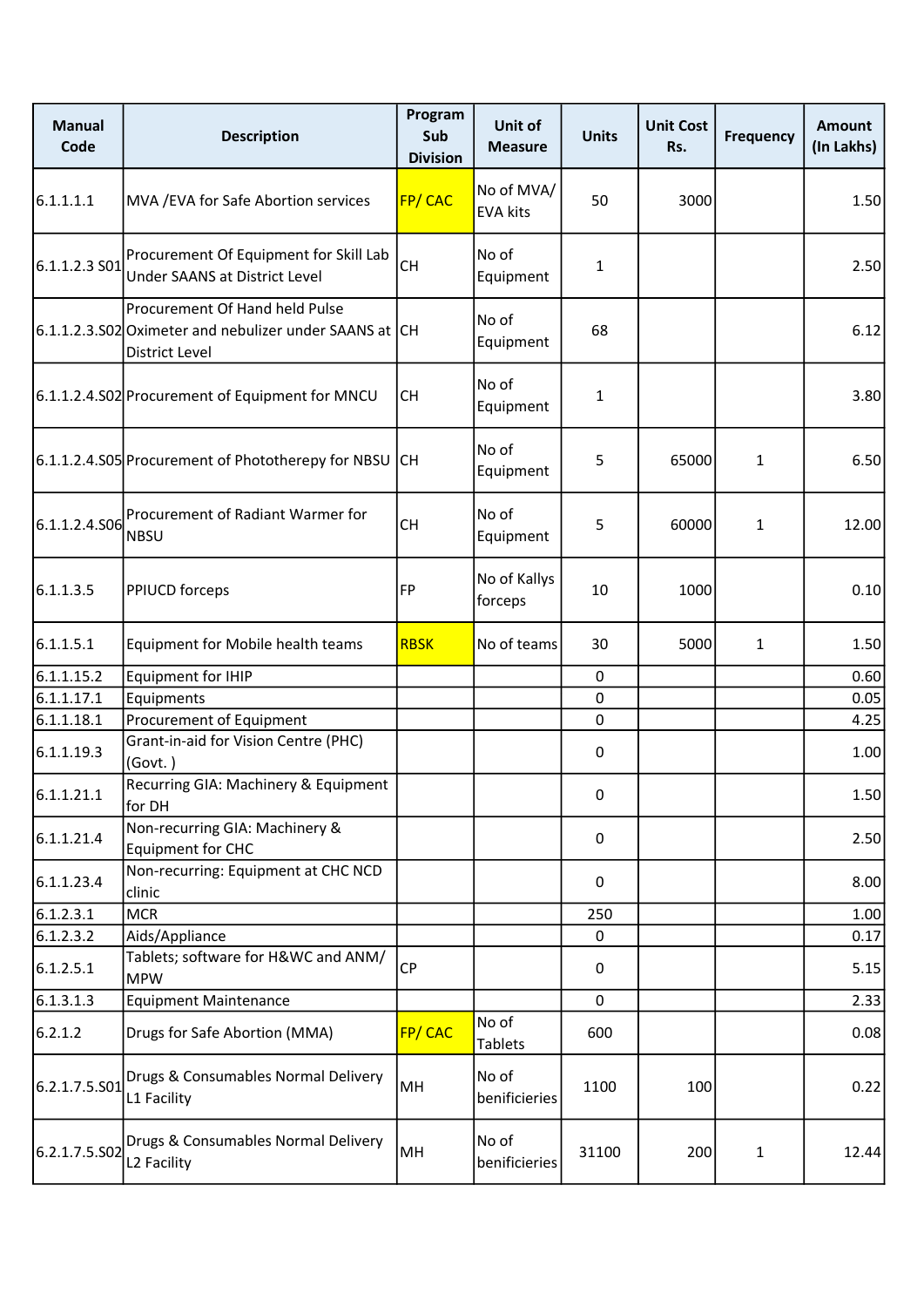| <b>Manual</b><br>Code | <b>Description</b>                                                                                   | Program<br>Sub<br><b>Division</b> | Unit of<br><b>Measure</b> | <b>Units</b> | <b>Unit Cost</b><br>Rs. | <b>Frequency</b> | <b>Amount</b><br>(In Lakhs) |
|-----------------------|------------------------------------------------------------------------------------------------------|-----------------------------------|---------------------------|--------------|-------------------------|------------------|-----------------------------|
| 6.2.1.7.5.503         | Drugs & Consumables Normal Delivery<br>L3 Facility                                                   | MH                                | No of<br>benificieries    | 9000         | 300                     | $\mathbf{1}$     | 7.20                        |
| 6.2.1.7.5.504         | Drugs & Consumables Caesarean<br>Delivery L3 Facility                                                | MН                                | No of<br>benificieries    | 1300         | 1800                    | $\mathbf{1}$     | 4.68                        |
| 6.2.1.7.5.S08         | Drugs & Consumables Safe Dilivery Kit<br>for HIV infected Pregnant Women                             | MH                                | No of<br>benificieries    | 115          | 1500                    | $\mathbf{1}$     | 1.73                        |
| 6.2.2.9               | AEFI kit under RI Program                                                                            | RI                                | No.                       | 95           | 200                     | $\mathbf{1}$     | 0.19                        |
| 6.2.3.1               | Nayi Pehl Kit                                                                                        | FP                                | No of Nayi<br>Pahel Kit   | 10385        | 220                     |                  | 22.85                       |
| 6.2.5.1               | Medicine for Mobile health team                                                                      | <b>RBSK</b>                       | No of teams               | 30           | 5000                    | $\mathbf{1}$     | 1.50                        |
| 6.2.6.4               | Replenishment of ASHA HBNC kits                                                                      | CP                                |                           | 2500         |                         |                  | 3.75                        |
| 6.2.8.1               | Red/Black plastic bags et                                                                            | RI                                | No of<br>session          | 53328        | 10                      | 1                | 5.33                        |
| 6.2.8.2               | Bleach/Hypochlorite solution/ Twin<br>bucket and hub cutter                                          | <b>RI</b>                         |                           | 32           |                         |                  | 0.48                        |
| 6.2.9.1               | AYUSH drugs for DH / CHC / PHC                                                                       | <b>AYUSH</b>                      |                           | 35           |                         |                  | 17.50                       |
| 6.2.10.1              | <b>Consumables for NOHP</b>                                                                          |                                   |                           | 0            |                         |                  | 5.00                        |
| 6.2.12.1              | Chloroquine phosphate tablets                                                                        |                                   |                           | 0            |                         |                  | 1.00                        |
| 6.2.12.2              | Primaquine tablets 2.5 mg                                                                            |                                   |                           | $\mathbf 0$  |                         |                  | 0.50                        |
| 6.2.12.3              | Primaquine tablets 7.5 mg                                                                            |                                   |                           | $\pmb{0}$    |                         |                  | 1.00                        |
| 6.2.13.1              | Supportive drugs, lab. Reagents                                                                      |                                   |                           | 0            |                         |                  | 0.68                        |
| 6.2.14.1              | Laboratory Materials                                                                                 |                                   |                           | $\pmb{0}$    |                         |                  | 33.63                       |
| 6.2.14.2              | Procurement of Drugs                                                                                 |                                   |                           | 0            |                         |                  | 17.38                       |
| 6.2.15.1              | Assistance for<br>consumables/drugs/medicines to the   NCD<br>Govt./District Hospital for Cat sx etc |                                   |                           | 0            |                         |                  | 20.46                       |
| 6.2.18.1              | Procurement of medicine &<br>consumables for TCC under NTCP                                          |                                   |                           | 0            |                         |                  | 2.00                        |
| 6.2.19.1              | Drugs & supplies for District NCD Clinic                                                             |                                   |                           | 0            |                         |                  | 12.00                       |
| 6.2.19.3              | Drugs & supplies for CHC NCD Clinic                                                                  |                                   |                           | 0            |                         |                  | 28.00                       |
| 6.2.19.4              | Drugs & supplies for PHC level                                                                       |                                   |                           | 0            |                         |                  | 16.00                       |
| 6.2.19.5              | Drugs & supplies for Sub-Centre level                                                                |                                   |                           | 0            |                         |                  | 51.63                       |
| 6.2.22.1              | Cost of Lab recurring expences for H &<br><b>WC</b>                                                  | CP                                |                           | 0            |                         |                  | 48.00                       |
| 6.2.22.2              | Lab strengthening of SHC - HWC -                                                                     | CP                                |                           | 0            |                         |                  | 6.00                        |
| 6.4.3.S01             | Free Diagnostics for Pregnant women<br>under JSSK - USG on PPP for PMSMA                             | MH                                | No of USG                 | 1100         | 300                     | $\mathbf{1}$     | 3.30                        |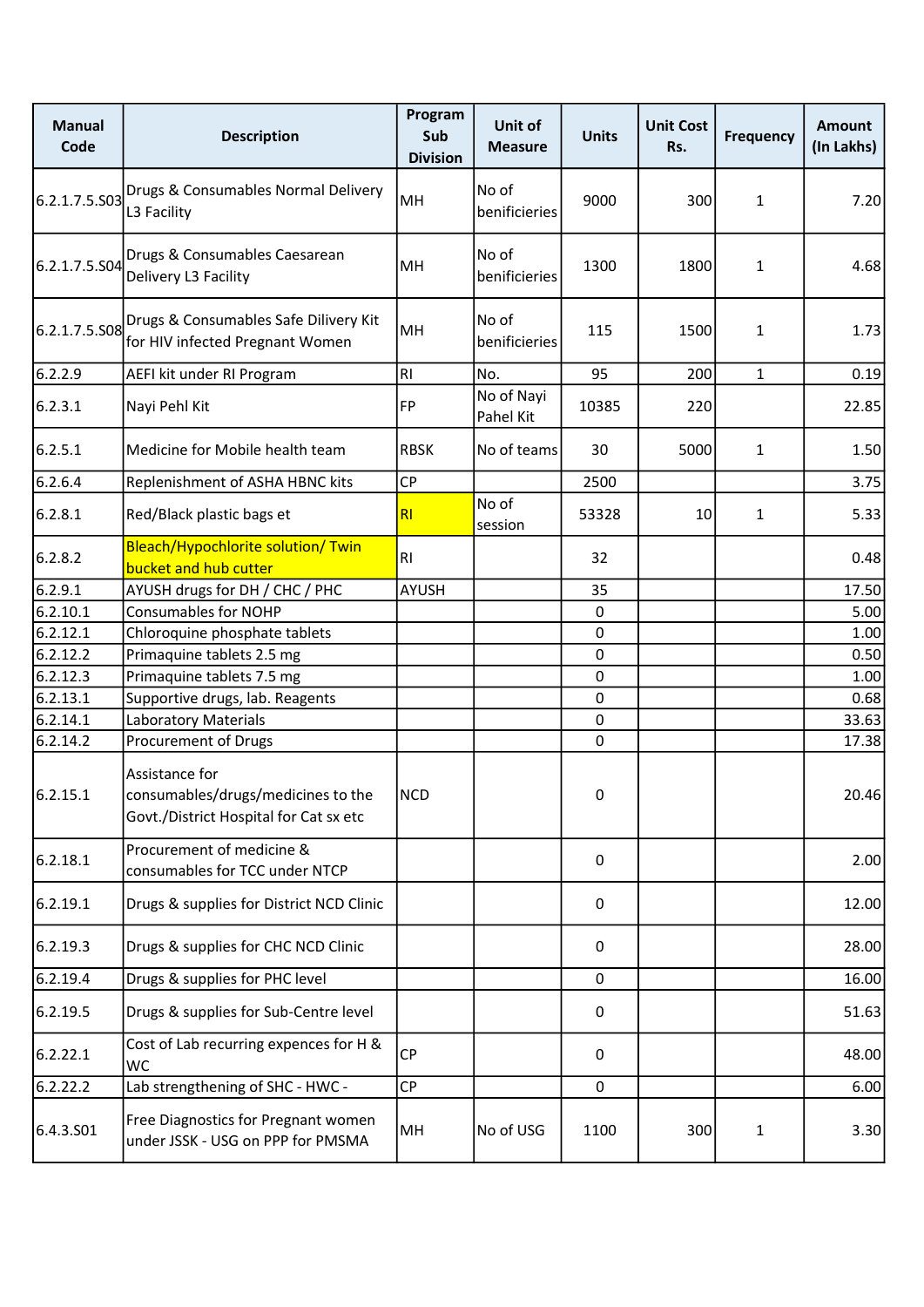| <b>Manual</b><br>Code | <b>Description</b>                                                                        | Program<br>Sub<br><b>Division</b> | Unit of<br><b>Measure</b> | <b>Units</b>   | <b>Unit Cost</b><br>Rs. | <b>Frequency</b> | <b>Amount</b><br>(In Lakhs) |
|-----------------------|-------------------------------------------------------------------------------------------|-----------------------------------|---------------------------|----------------|-------------------------|------------------|-----------------------------|
| 6.4.3.SO <sub>2</sub> | Free Diagnostics for Pregnant women<br>under JSSK- AVD for for HIV & Syphilis<br>at VHNDs | MH                                | No of AVD                 | 501            | 25                      | $\mathbf{1}$     | 13.03                       |
| 6.4.3.S03             | Free Diagnostics for Pregnant women<br>under JSSK-MH                                      | <b>MH</b>                         | No of<br>benificieries    | 103000         | 200                     | $\mathbf{1}$     | 32.96                       |
| 6.4.4                 | Free Diagnostics for Sick infants under<br><b>JSSK</b>                                    | <b>CH</b>                         | No of units               | $\mathbf{1}$   |                         |                  | 1.20                        |
| 7.5.2                 | Any Other                                                                                 |                                   |                           | $\mathbf 0$    |                         |                  | 11.60                       |
| 8.1.1.1               | <b>ANMs</b>                                                                               | MH                                |                           | 419            |                         |                  | 832.29                      |
| 8.1.1.2.501           | Staff Nurses-100 Beded MCH Wing                                                           | MH                                |                           | 31             |                         |                  | 74.63                       |
| 8.1.1.2.504           | <b>Staff Nurses-DH Strengthening</b>                                                      | <b>HS</b>                         |                           | $\mathbf 0$    |                         |                  | 79.45                       |
| 8.1.1.2.505           | <b>Staff Nurses-MH</b>                                                                    | MH                                |                           | 76             |                         |                  | 244.50                      |
| 8.1.1.2.511           | Staff Nurse - HWC                                                                         | <b>CP</b>                         |                           | $\mathbf 0$    |                         |                  | 45.28                       |
| 8.1.1.5.S01           | Laboratory Technicians - 100 Beded<br><b>MCH Wing</b>                                     | MH                                |                           | 6              |                         |                  | 12.38                       |
| 8.1.1.5.502           | Laboratory Technicians -HR                                                                |                                   |                           | 6              |                         |                  | 15.31                       |
| 8.1.1.5.S04           | Laboratory Technicians - RNTCP                                                            |                                   |                           | 0              |                         |                  | 99.83                       |
| 8.1.1.6.S05           | OT Technician                                                                             | <b>MH</b>                         |                           | 4              |                         |                  | 10.08                       |
| 8.1.1.6.506           | OT Technician-MCH Wing                                                                    | <b>MH</b>                         |                           | $\overline{2}$ |                         |                  | 3.95                        |
| 8.1.1.8.502           | Pharmacist-DH Strengthening                                                               | <b>HS</b>                         |                           | 0              |                         |                  | 1.62                        |
| 8.1.1.9               | Radiographer/X-ray technician                                                             |                                   |                           | 3              |                         |                  | 7.60                        |
| 8.1.1.10.502          | Physiotherapist/ Occupational Therapist-<br>CD-NLEP                                       | CD                                |                           | 0              |                         |                  | 5.06                        |
| 8.1.1.12              | Others (Para Medical Worker)-NLEP                                                         | CD                                |                           | 0              |                         |                  | 42.12                       |
| 8.1.2.1.501           | Obstetricians and Gynaecologists -100<br><b>Beded MCH Wing</b>                            | MH                                |                           | 3              |                         |                  | 37.44                       |
|                       | 8.1.2.1.S04   Obstetricians and Gynaecologists -MH                                        | MH                                |                           | 4              |                         |                  | 43.20                       |
| 8.1.2.2.501           | Paediatricians- 100 Beded MCH Wing                                                        | MH                                |                           | 3              |                         |                  | 37.44                       |
| 8.1.2.2.504           | Paediatricians- DH Strengthening                                                          | HS                                |                           | 0              |                         |                  | 12.00                       |
| 8.1.2.3.502           | Anaesthetists -100 Beded MCH Wing                                                         | MH                                |                           | 3              |                         |                  | 29.52                       |
| 8.1.2.3.504           | Anaesthetists - DH Strengthening                                                          | <b>HS</b>                         |                           | 0              |                         |                  | 12.00                       |
| 8.1.2.3.505           | Anaesthetists -MH                                                                         | MH                                |                           | $\overline{2}$ |                         |                  | 21.60                       |
| 8.1.2.4.502           | Surgeons-DH Strengthening                                                                 | <b>HS</b>                         |                           | 0              |                         |                  | 12.00                       |
| 8.1.2.5.501           | Radiologists-100 Beded MCH Wing                                                           | MH                                |                           | $\mathbf{1}$   |                         |                  | 7.80                        |
| 8.1.2.6.501           | Pathologists/ Haemotologists- 100<br><b>Beded MCH Wing</b>                                | MH                                |                           | $\mathbf{1}$   |                         |                  | 15.12                       |
| 8.1.2.6.503           | Pathologists/Haemotologists-DH<br>Strengthening                                           | <b>HS</b>                         |                           | 0              |                         |                  | 24.00                       |
| 8.1.3.1.501           | Physician/Consultant Medicine-DH<br>Strengthening                                         | <b>HS</b>                         |                           | 0              |                         |                  | 24.00                       |
| 8.1.3.4.501           | <b>ENT-DH Strengthening</b>                                                               | <b>HS</b>                         |                           | $\mathbf 0$    |                         |                  | 12.00                       |
| 8.1.3.5.501           | Ophthalmologists-NCD-NPCB                                                                 | <b>NCD</b>                        |                           | 0              |                         |                  | 5.94                        |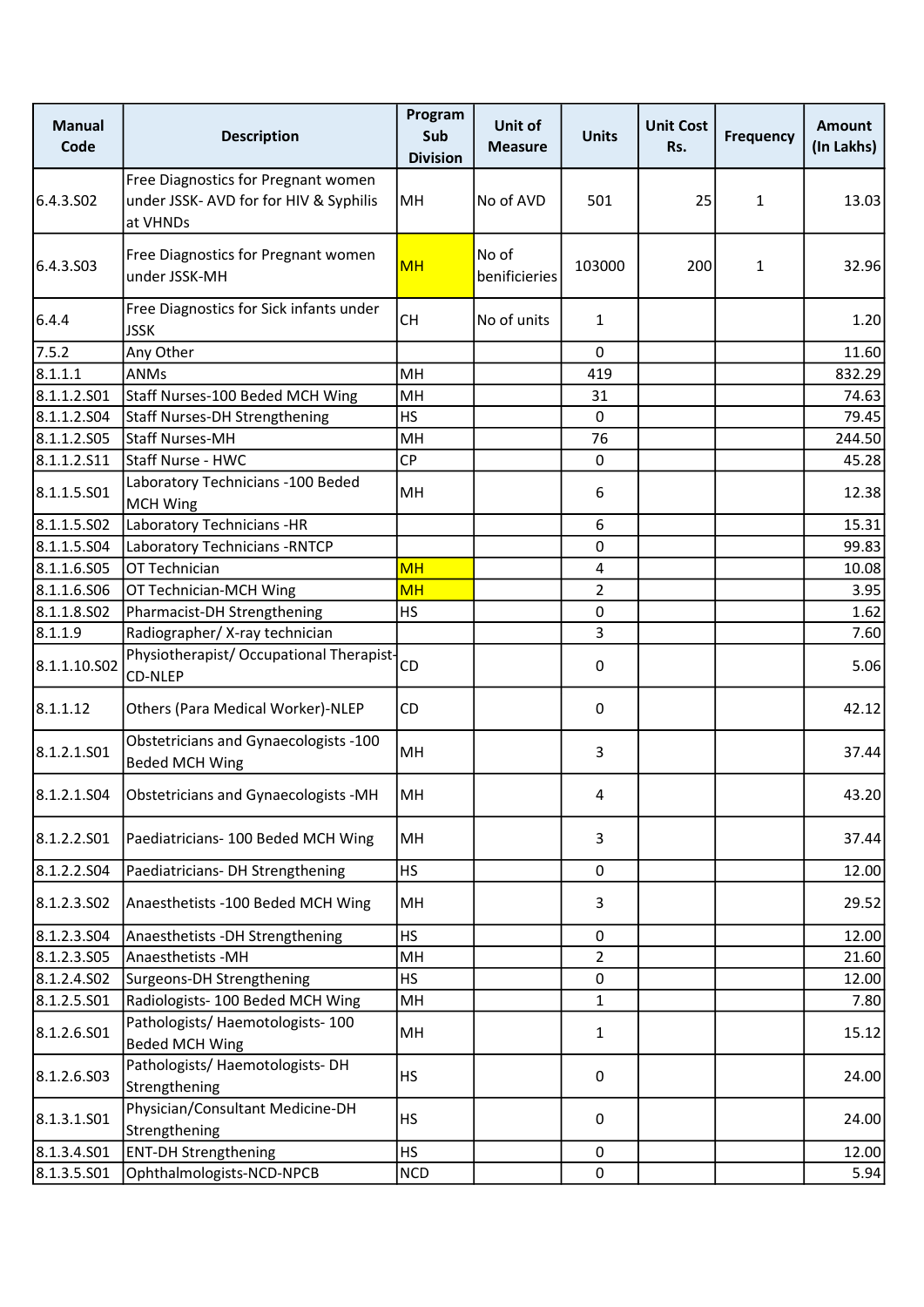| <b>Manual</b><br>Code     | <b>Description</b>                                                                                    | Program<br>Sub<br><b>Division</b> | Unit of<br><b>Measure</b> | <b>Units</b>   | <b>Unit Cost</b><br>Rs. | <b>Frequency</b> | <b>Amount</b><br>(In Lakhs) |
|---------------------------|-------------------------------------------------------------------------------------------------------|-----------------------------------|---------------------------|----------------|-------------------------|------------------|-----------------------------|
|                           | FRU Operationalization for Gynae &<br>8.1.3.10.S01 anesthetist specialist on call from govt<br>sector | MH                                | No of C-<br>section       | 8              | 3000                    | $\mathbf{1}$     | 0.24                        |
| 8.1.3.10.502              | <b>FRU Operationalization Gynecologists</b><br>specialist on call from pvt sector                     | MH                                | No of C-<br>section       | 4              | 4500                    | $\mathbf{1}$     | 0.18                        |
| 8.1.3.10.503              | FRU Operationalization anesthetist<br>specialist on call for from pvt sector                          | <b>MH</b>                         | No of C-<br>section       | 4              | 3000                    | $\mathbf{1}$     | 0.12                        |
| 8.1.4.1.501               | Dental Surgeons- DH & CHC                                                                             |                                   |                           | $\overline{2}$ |                         |                  | 13.49                       |
| 8.1.4.1.S03               | Dental Surgeons- UPHSSP                                                                               | <b>HS</b>                         |                           | 0              |                         |                  | 5.79                        |
| 8.1.5.502                 | Medical Officers -DH Strengthening                                                                    | <b>HS</b>                         |                           | 0              |                         |                  | 14.40                       |
| 8.1.5.503                 | Medical Officers - MH                                                                                 | MH                                |                           | 5              |                         |                  | 28.08                       |
| 8.1.5.504                 | Medical Officers - UPHSSP                                                                             | <b>HS</b>                         |                           | 0              |                         |                  | 26.46                       |
| 8.1.5.506                 | Medical Officers -CD-RNTCP                                                                            | CD                                |                           | 0              |                         |                  | 28.37                       |
| 8.1.6.1                   | <b>AYUSH MOs</b>                                                                                      | <b>AYUSH</b>                      |                           | 36             |                         |                  | 174.11                      |
| 8.1.6.2                   | Pharmacist - AYUSH                                                                                    | <b>AYUSH</b>                      |                           | 11             |                         |                  | 19.90                       |
| 8.1.7.1.1                 | MOs-AYUSH                                                                                             | <b>RBSK</b>                       |                           | 45             |                         |                  | 180.89                      |
| 8.1.7.1.2.S01 MOs- MBBS   |                                                                                                       | <b>RBSK</b>                       |                           | $\overline{2}$ |                         |                  | 13.98                       |
|                           | 8.1.7.1.2.S02 MOs-Dental MO/ BDS                                                                      | <b>RBSK</b>                       |                           | 15             |                         |                  | 101.94                      |
| 8.1.7.1.3                 | <b>Staff Nurse</b>                                                                                    | <b>RBSK</b>                       |                           | 18             |                         |                  | 57.67                       |
| 8.1.7.1.4                 | ANM                                                                                                   | <b>RBSK</b>                       |                           | 13             |                         |                  | 16.30                       |
|                           | 8.1.7.1.5.S01 Para Medical Worker                                                                     | <b>RBSK</b>                       |                           | 23             |                         |                  | 53.06                       |
| 8.1.7.1.5.S02 Pharmacists |                                                                                                       | <b>RBSK</b>                       |                           | 8              |                         |                  | 9.76                        |
| 8.1.8.1                   | <b>Medical Officers</b>                                                                               | <b>CH</b>                         |                           | $\mathbf{1}$   |                         |                  | 8.32                        |
| 8.1.8.2                   | <b>Staff Nurse</b>                                                                                    | <b>CH</b>                         |                           | 4              |                         |                  | 13.40                       |
| 8.1.8.3                   | Cook cum caretaker                                                                                    | <b>CH</b>                         |                           | $\overline{2}$ |                         |                  | 2.76                        |
| 8.1.8.5                   | Feeding demonstrator for NRC                                                                          | <b>CH</b>                         |                           | $\mathbf{1}$   |                         |                  | 3.04                        |
| 8.1.9.1                   | Paediatrician                                                                                         | <b>CH</b>                         |                           | $\overline{3}$ |                         |                  | 45.00                       |
| 8.1.9.3.501               | Staff Nurse - SNCU/KMC                                                                                | <b>CH</b>                         |                           | 12             |                         |                  | 26.57                       |
| 8.1.9.3.502               | Staff Nurse -NBSU                                                                                     | <b>CH</b>                         |                           | 9              |                         |                  | 22.93                       |
| 8.1.9.6.502               | Others- SNCU Staff (Ward Aaya/<br>Cleaner/ Security Guard)                                            | <b>CH</b>                         |                           | 9              |                         |                  | 12.43                       |
| 8.1.9.6.503               | Others- SNCU Staff DEO                                                                                | <b>CH</b>                         |                           | $\mathbf{1}$   |                         |                  | 2.14                        |
|                           | 8.1.10.3.S01 Staff Nurses - DH Strengthening                                                          | <b>HS</b>                         |                           | 0              |                         |                  | 37.80                       |
| 8.1.10.3.502              | Staff Nurses Incharge - DH<br>Strengthening                                                           | <b>HS</b>                         |                           | 0              |                         |                  | 2.88                        |
| 8.1.12.1                  | Mid-level Service Provider                                                                            | <b>CP</b>                         |                           | $\mathbf 0$    |                         |                  | 325.56                      |
| 8.1.12.2                  | Performance incentive for Mid-level<br>service providers                                              | <b>CP</b>                         |                           | 0              |                         |                  | 171.00                      |
|                           | 8.1.13.1.S02 Counsellor -RKSK                                                                         | <b>RKSK</b>                       |                           | 17             |                         |                  | 43.34                       |
|                           | 8.1.13.1.S03 Counsellor -RMNCHA-FW                                                                    | FP                                | No of<br>Councelor        | 5              |                         |                  | 10.25                       |
|                           | 8.1.13.1.S04 Counsellor -RNTCP                                                                        | CD                                |                           | $\mathbf 0$    |                         |                  | 2.27                        |
| 8.1.13.5                  | Audiometrician/ Audiologist-NCD-<br><b>NPPCD</b>                                                      | <b>NCD</b>                        |                           | 0              |                         |                  | 2.70                        |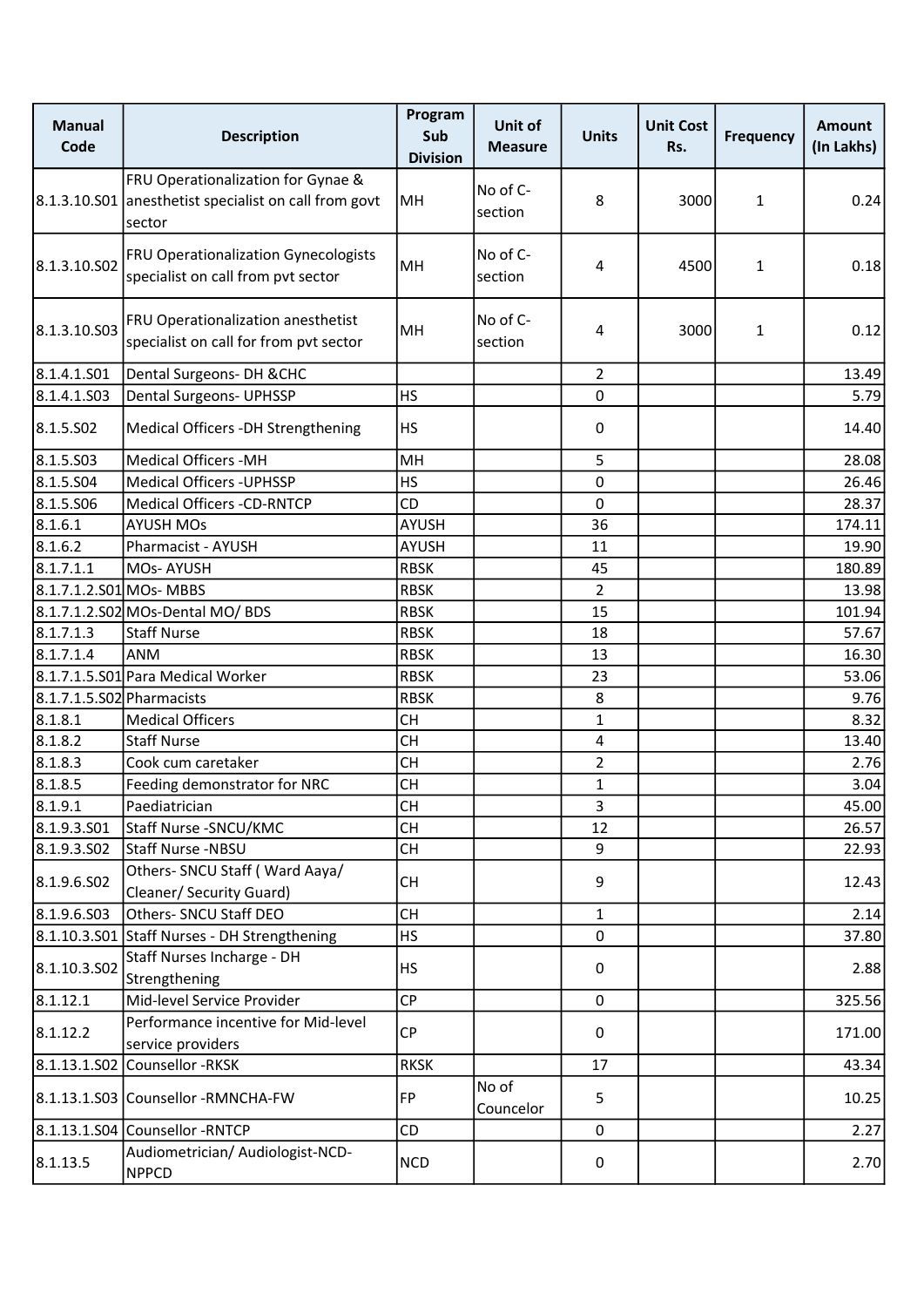| <b>Manual</b><br>Code | <b>Description</b>                                                                                                     | Program<br>Sub<br><b>Division</b> | Unit of<br><b>Measure</b> | <b>Units</b> | <b>Unit Cost</b><br>Rs. | <b>Frequency</b> | <b>Amount</b><br>(In Lakhs) |
|-----------------------|------------------------------------------------------------------------------------------------------------------------|-----------------------------------|---------------------------|--------------|-------------------------|------------------|-----------------------------|
| 8.1.13.10             | TBHV-CD-RNTCP                                                                                                          | CD                                |                           | $\mathbf 0$  |                         |                  | 40.39                       |
| 8.1.13.16             | Ophthalmic Assistant/ Refractionist NCD-<br><b>NPCB</b>                                                                | <b>NCD</b>                        |                           | 0            |                         |                  | 2.16                        |
| 8.1.13.18             | Audiometrics Asstt.NCD-NPPCD                                                                                           | <b>NCD</b>                        |                           | 0            |                         |                  | 1.53                        |
| 8.1.13.19             | Instructor for Hearing Imapired Children-<br>NCD-NPPCD                                                                 | <b>NCD</b>                        |                           | 0            |                         |                  | 1.53                        |
|                       | 8.1.13.22.S04Lab Technician UPHSSP                                                                                     | <b>DHS</b>                        |                           | 0            |                         |                  | 6.52                        |
|                       | 8.1.13.22.S0 OT Technician UPHSSP                                                                                      | <b>DHS</b>                        |                           | 0            |                         |                  | 4.35                        |
|                       | 8.1.13.22.S01 Rogi Sahayata Kendra Manager                                                                             | QA                                |                           | 3            |                         |                  | 8.15                        |
|                       | 8.1.13.22.S09Staff Nurse UPHSSP                                                                                        | <b>DHS</b>                        |                           | 0            |                         |                  | 127.04                      |
|                       | 8.1.13.22.S10X-Ray Technician UPHSSP                                                                                   | <b>DHS</b>                        |                           | 0            |                         |                  | 4.35                        |
|                       | 8.1.13.22.S13 Rogi Sahayata Kendra Operator                                                                            | QA                                |                           | 3            |                         |                  | 4.56                        |
|                       | 8.1.13.22.S14 Ward Aaya/Boy UPHSSP                                                                                     | <b>DHS</b>                        |                           | 0            |                         |                  | 9.18                        |
|                       | 8.1.13.22.S14ECG Technician UPHSSP                                                                                     | <b>DHS</b>                        |                           | 0            |                         |                  | 2.17                        |
|                       | 8.1.13.22.S1dCSSD Technician UPHSSP                                                                                    | <b>DHS</b>                        |                           | 0            |                         |                  | 4.35                        |
|                       | 8.1.16.2.S01 Cold Chain Handlers                                                                                       | R1                                |                           | 0            |                         |                  | 4.02                        |
|                       | 8.1.16.6.S02 Data Entry Operator CD-RCP                                                                                | CD                                |                           | 0            |                         |                  | 0.25                        |
|                       | 8.1.16.7.S05 Cleaner -NRC                                                                                              | <b>CH</b>                         |                           | $\mathbf{1}$ |                         |                  | 1.44                        |
|                       | 8.1.16.7.S06 Vaccine Van Driver                                                                                        | RI                                |                           | 0            |                         |                  | 3.35                        |
| 8.4.5                 | Performance reward if any                                                                                              | FP                                | No of<br><b>Districts</b> | 1            | 40000                   |                  | 1.60                        |
| 8.4.7                 | Incentive to provider for PPIUCD<br>services @Rs 150 per PPIUCD insertion                                              | <b>FP</b>                         | No of Clints              | 3133         | 150                     |                  | 4.70                        |
| 8.4.8                 | Incentive to provider for PAIUCD<br>Services @Rs 150 per PAIUCD insertion                                              | <b>FP</b>                         | No of Clints              | 45           | 150                     |                  | 0.07                        |
| 8.4.9                 | Team based incentives for Health &<br>Wellness Centers (H&WC Sub Center)                                               | <b>CP</b>                         |                           | 0            |                         |                  | 125.40                      |
| 8.4.10                | Team based incentives for Health &<br>Wellness Centers (H&WC PHC)                                                      | <b>CP</b>                         |                           | 0            |                         |                  | 41.62                       |
| 8.4.12.S01            | HRP identification and follow up for<br>ANM                                                                            | MH                                | No of HRP                 | 2500         | 200                     | $\mathbf{1}$     | 5.00                        |
| 8.4.12.503            | Performance based Incentives to<br>RMNCHA Counselors in Family Planning                                                | FP                                | No of Clints              | 560          | 50                      |                  | 0.28                        |
| 8.4.12.504            | RI Cold chain handlers incentive                                                                                       | <b>RI</b>                         | No                        | 32           | 2400                    | 12               | 9.22                        |
| 9.1.1                 | Setting up of Skill Lab                                                                                                | Nursing                           |                           | 0            |                         |                  | 0.10                        |
| 9.1.5.501             | Mobility/ POL expenses for supporting<br>the community and clinical site visits of<br>nursing students of govt. GNMTCs |                                   |                           | 0            |                         |                  | 1.50                        |
| 9.1.5.S02             | Contingency expenses for the 7 GNM<br>schools                                                                          |                                   |                           | 0            |                         |                  | 0.30                        |
| 9.1.6.1               | Development/ translation and<br>duplication of training materials                                                      | CH                                | No of<br>Module           | 1080         | 100                     | $\mathbf{1}$     | 1.08                        |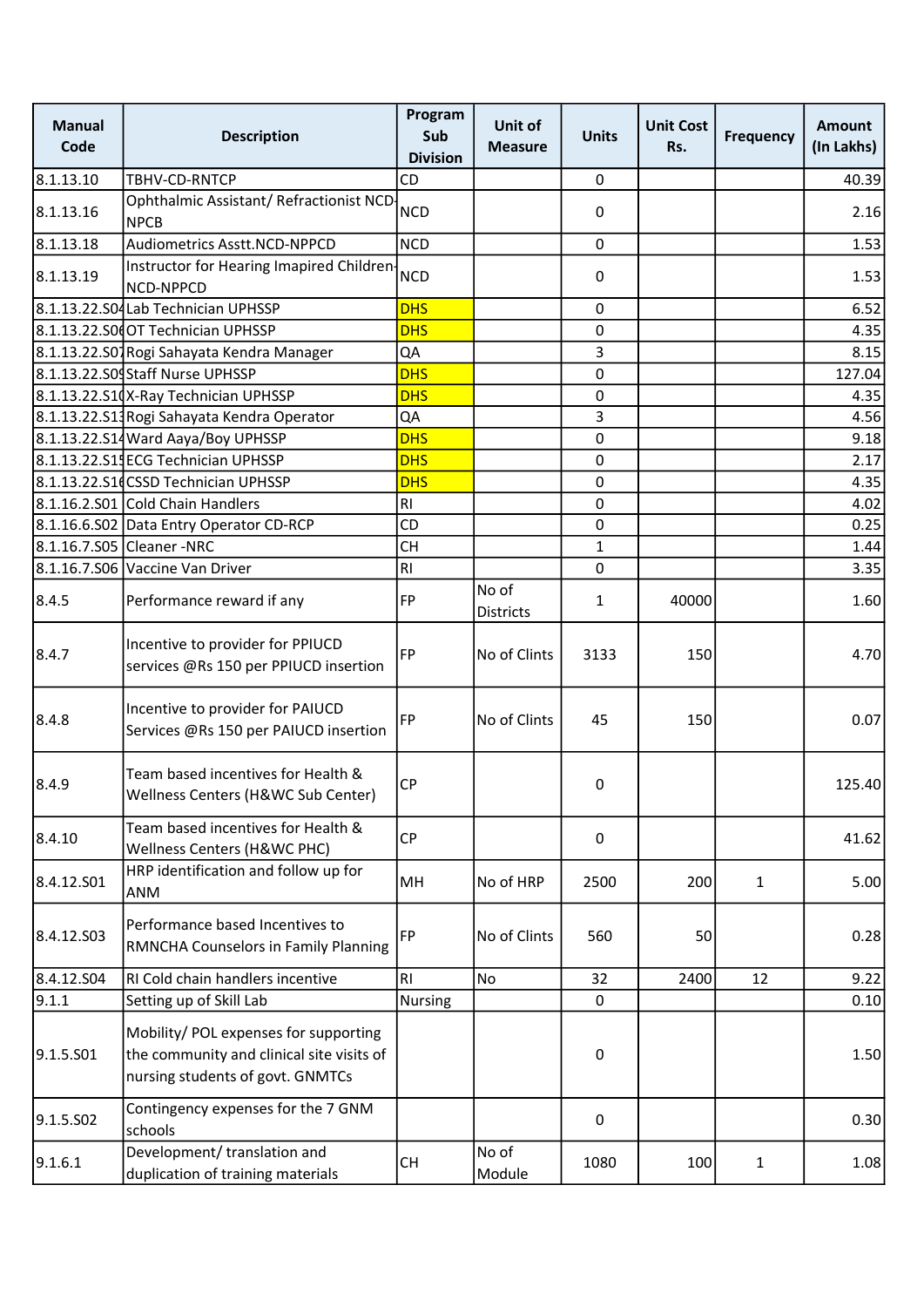| <b>Manual</b><br>Code | <b>Description</b>                                                                                   | Program<br>Sub<br><b>Division</b> | Unit of<br><b>Measure</b> | <b>Units</b>   | <b>Unit Cost</b><br>Rs. | <b>Frequency</b> | <b>Amount</b><br>(In Lakhs) |
|-----------------------|------------------------------------------------------------------------------------------------------|-----------------------------------|---------------------------|----------------|-------------------------|------------------|-----------------------------|
| 9.2.2.S05             | <b>Nurse Mentor</b>                                                                                  | <b>MH</b>                         |                           | $\overline{4}$ |                         |                  | 22.72                       |
| 9.2.2.S06             | <b>Nursing Faculty</b>                                                                               |                                   |                           | $\mathbf 0$    |                         |                  | 16.77                       |
| 9.2.3.S03             | Incentive for Program Coordination to<br>(HoD OBG/Principal)                                         | MН                                |                           | 0              |                         |                  |                             |
| 9.2.4.S01             | <b>DNB Course Others</b>                                                                             | <b>DHS</b>                        |                           | 0              |                         |                  | 12.06                       |
| 9.2.4.SO <sub>2</sub> | Librarian Cum Program Assistant - DNB<br>Course                                                      | <b>DHS</b>                        |                           | 0              |                         |                  | 3.71                        |
| 9.2.4.S03             | Senior Resident - DNB Course                                                                         | <b>DHS</b>                        |                           | 0              |                         |                  | 78.75                       |
| 9.5.1.6               | Training of Staff Nurses/ANMs / LHVs in<br>SBA                                                       | <b>MH</b>                         |                           | 5              |                         |                  | 6.99                        |
| 9.5.1.12.S01          | Training of Medical Officers in safe<br>abortion-For Mos                                             | FP                                | No of<br><b>Batches</b>   | 4              | 130800                  |                  | 5.23                        |
| 9.5.1.12.S02          | Training of Medical Officers in safe<br>abortion-For Obs&Gynae                                       | <b>FP</b>                         | No of<br><b>Batches</b>   | $\mathbf{1}$   | 69000                   |                  | 0.69                        |
| 9.5.2.2.S01           | State and District Lanch of SAANS                                                                    | <b>CH</b>                         | No.                       | $\mathbf{1}$   |                         |                  | 0.50                        |
| 9.5.2.2.SO2           | State and District Planning and Review<br>Meeting of SAANS                                           | <b>CH</b>                         | No.                       | $\mathbf{1}$   |                         |                  | 0.20                        |
| 9.5.2.19              | Orientation on National Deworming Day RKSK                                                           |                                   |                           | $\mathbf{1}$   |                         |                  | 2.33                        |
|                       | 9.5.2.24.S02 District Training of SAANS                                                              | CH                                |                           | 20             |                         |                  | 6.64                        |
|                       | 9.5.2.25.S01 One day Orientation Training for IDCF                                                   | <b>CH</b>                         | No of<br>district         | 1              | 150000                  | 1                | 1.50                        |
| 9.5.3.1.S01           | Qtr.Review/orientation meeting at<br>Block Level for ANM of 57 MPV Districts                         | FP                                | No of<br><b>Meetings</b>  | 15             | 3000                    |                  | 1.80                        |
| 9.5.3.1.SO2           | Qtr.Review/orientation meeting of<br>ASHA/ANM OF 20 Urban District at<br><b>Districts Level</b>      | FP                                | No of<br>Meetings         | 52             | 2500                    |                  | 1.30                        |
| 9.5.3.1.S03           | District Level One Day Orientation of<br>newly recruited ANM/SN ON Family<br><b>Planning Schemes</b> | FP                                | No of<br><b>Meetings</b>  | 1              | 3000                    |                  | 0.03                        |
| 9.5.3.2.502           | <b>District Level Dissemination Workshop</b>                                                         | FP                                | No of<br>workshops        | 1              | 10000                   |                  | 0.10                        |
| 9.5.3.22              | Training of Medical officers (Injectible<br>Contraceptive Trainings)                                 | <b>FP</b>                         | No of<br><b>Batches</b>   | $\mathbf{1}$   | 22800                   |                  | 0.23                        |
| 9.5.3.23              | Training of AYUSH doctors (Injectible<br>Contraceptive Trainings)                                    | <b>FP</b>                         | No of<br><b>Batches</b>   | 1              | 22800                   |                  | 0.23                        |
| 9.5.3.24              | <b>Training of Nurses (Staff</b><br>Nurse/LHV/ANM) (Injectible<br><b>Contraceptive Trainings)</b>    | FP                                | No of<br><b>Batches</b>   | 13             | 35800                   |                  | 4.65                        |
| 9.5.4.4               | AFHS training of ANM/LHV/MPW                                                                         | <b>RKSK</b>                       | No of Batch               | $\mathbf{1}$   | 91905                   | $\mathbf{1}$     | 0.92                        |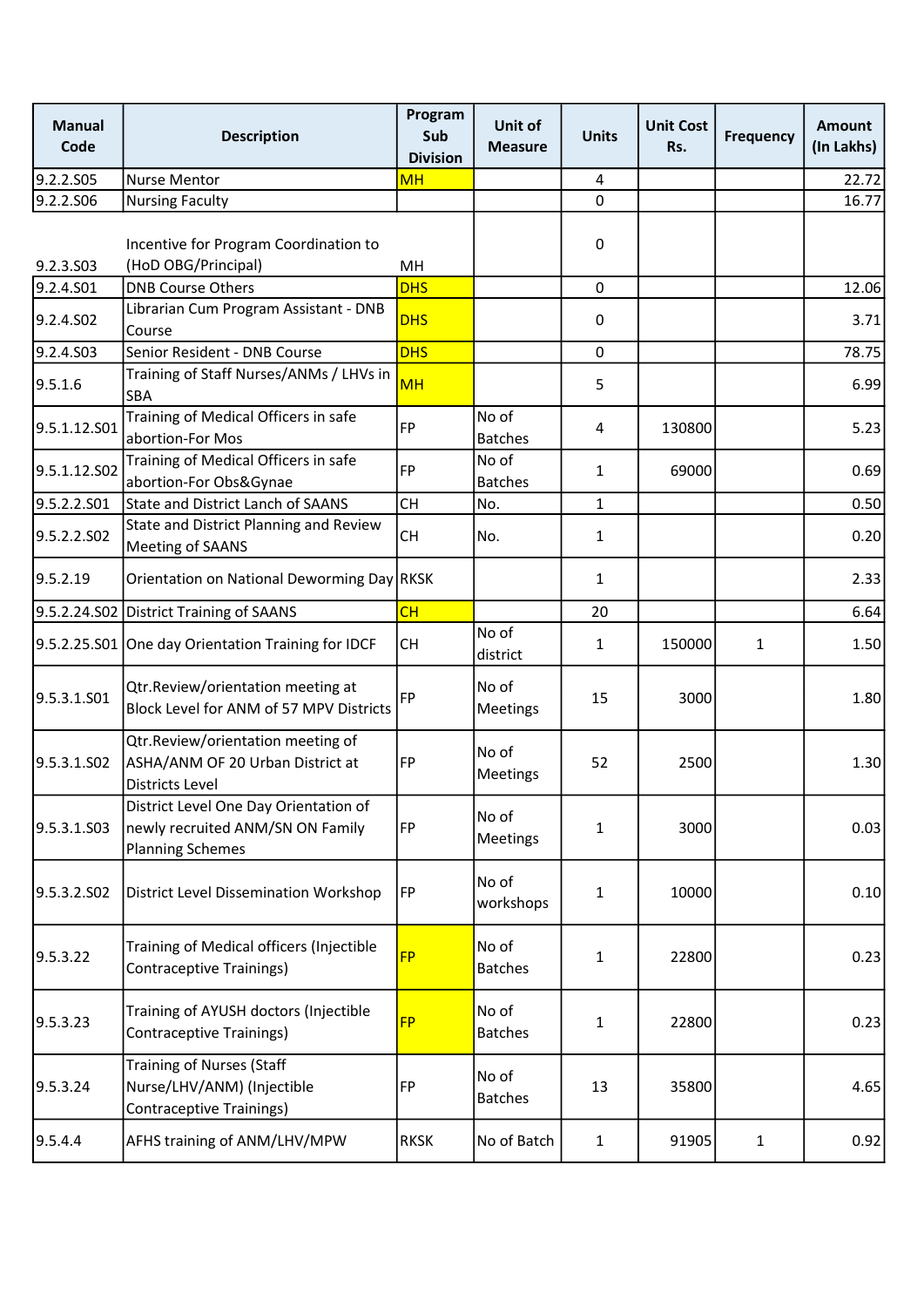| <b>Manual</b><br>Code | <b>Description</b>                                                                                                                   | Program<br>Sub<br><b>Division</b> | Unit of<br><b>Measure</b> | <b>Units</b> | <b>Unit Cost</b><br>Rs. | <b>Frequency</b> | <b>Amount</b><br>(In Lakhs) |
|-----------------------|--------------------------------------------------------------------------------------------------------------------------------------|-----------------------------------|---------------------------|--------------|-------------------------|------------------|-----------------------------|
| 9.5.4.10              | <b>WIFS trainings (Block)</b>                                                                                                        | <b>RKSK</b>                       | No of Batch               | 16           | 3000                    | $\mathbf{1}$     | 0.48                        |
| 9.5.4.13.2            | Training of two nodal teachers per<br>school                                                                                         | <b>RKSK</b>                       | No of<br>school           | 973          | 7000                    | $\mathbf{1}$     | 68.11                       |
| 9.5.4.13.3            | Any other (please specify) Anemia Free<br>Adolcent event at Inter Collages                                                           | <b>RKSK</b>                       | No of event               | 32           | 5000                    | $\mathbf{1}$     | 1.60                        |
| 9.5.5.1               | RBSK Training - Training of Mobile health<br>team - technical and managerial (5<br>days)                                             | RBSK                              | No of batch               | 4            | 15450                   | $\mathbf{1}$     | 0.62                        |
| 9.5.6.1               | Blood Bank/Blood Storage Unit (BSU)<br><b>Training</b>                                                                               | <b>BLOOD</b><br><b>CELL</b>       |                           | 0            |                         |                  | 0.15                        |
| 9.5.10.1.S01          | Training under Immunisation-Data<br>Handler                                                                                          | R <sub>1</sub>                    |                           | 0            |                         |                  | 0.13                        |
|                       | 9.5.10.1.S04 Training under Immunisation-CCH                                                                                         | RI                                |                           | 0            |                         |                  | 1.04                        |
| 9.5.12.1              | Training / Capacity Building (Malaria)                                                                                               | CD                                |                           | 0            |                         |                  | 4.20                        |
| 9.5.12.6              | Training/sensitization of district level<br>officers on ELF and drug distributors<br>including peripheral health workers<br>(AES/JE) | CD                                |                           | 0            |                         |                  | 5.25                        |
| 9.5.14.1              | <b>Trainings under RNTCP</b>                                                                                                         | CD                                |                           | 0            |                         |                  | 7.80                        |
| 9.5.14.2              | <b>CME</b> (Medical Colleges)                                                                                                        | CD                                |                           | 0            |                         |                  | 4.80                        |
| 9.5.16.2              | Any Other Training -NMHP                                                                                                             | <b>NCD</b>                        |                           | 0            |                         |                  | 200.00                      |
| 9.5.17.1              | Training of doctors and staff at DH Level<br>under NPHCE                                                                             | <b>NCD</b>                        |                           | 0            |                         |                  | 0.80                        |
| 9.5.18.1.1            | Orientation of Stakeholder<br>organizations                                                                                          | <b>NCD</b>                        |                           | 0            |                         |                  | 0.40                        |
| 9.5.18.1.2            | Training of Health Professionals                                                                                                     | <b>NCD</b>                        |                           | 0            |                         |                  | 0.40                        |
| 9.5.18.1.3            | <b>Orientation of Law Enforcers</b>                                                                                                  | <b>NCD</b>                        |                           | 0            |                         |                  | 0.60                        |
| 9.5.18.1.4            | Other Trainings/Orientations - sessions<br>incorporated in other's training                                                          | <b>NCD</b>                        |                           | 0            |                         |                  | 1.30                        |
| 9.5.19.2              | District NCD Cell                                                                                                                    | <b>NCD</b>                        |                           | 0            |                         |                  | 3.00                        |
| 9.5.25.3              | Kayakalp Trainings                                                                                                                   | QA                                | Batch                     | 1            | 33000                   | $\mathbf{1}$     | 0.33                        |
| 9.5.26.2              | Training cum review meeting for HMIS<br>& MCTS at District level                                                                     | <b>MIS</b>                        |                           | 0            |                         |                  | 0.69                        |
| 9.5.26.3              | Training cum review meeting for HMIS<br>& MCTS at Block level                                                                        | <b>MIS</b>                        |                           | 0            |                         |                  | 3.20                        |
| 9.5.26.4              | Training cum review meeting for HMIS<br>& MCTS at Division Level                                                                     | <b>MIS</b>                        |                           | 0            |                         |                  | 0.20                        |
| 9.5.27.1              | Bridge Course/ training on the Standard<br><b>Treatment Protocols</b>                                                                | <b>Nursing</b>                    |                           | 0            |                         |                  | 34.41                       |
|                       | 9.5.27.4.S01 Cost of Yoga Sessions                                                                                                   | CP                                |                           | 0            |                         |                  | 9.45                        |
| 9.5.29.13.S04         | Scaling up Nurse Mentoring Program<br>Allowances                                                                                     | MH                                |                           | 4            |                         |                  | 1.56                        |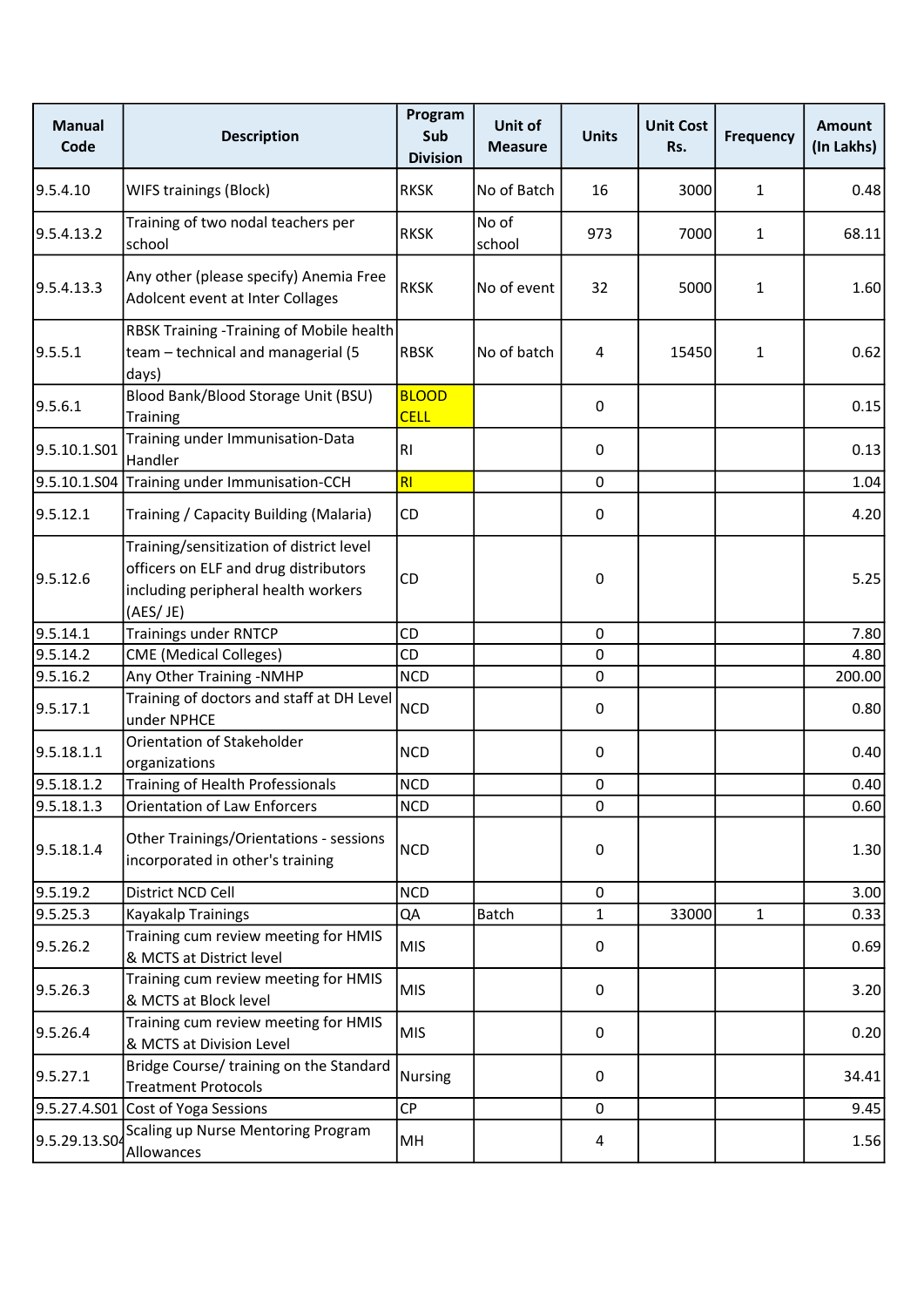| <b>Manual</b><br>Code | <b>Description</b>                                                                                           | Program<br>Sub<br><b>Division</b> | Unit of<br><b>Measure</b> | <b>Units</b>   | <b>Unit Cost</b><br>Rs. | <b>Frequency</b> | <b>Amount</b><br>(In Lakhs) |
|-----------------------|--------------------------------------------------------------------------------------------------------------|-----------------------------------|---------------------------|----------------|-------------------------|------------------|-----------------------------|
| 9.5.29.13.SO4         | Scaling up Nurse Mentoring Program<br>Honorarium                                                             | MH                                |                           | 11             |                         |                  | 6.60                        |
| 9.5.29.13.S04         | Scaling up Nurse Mentoring Program<br>Yearly TA DA                                                           | MH                                |                           | 11             |                         |                  | 0.33                        |
| 9.5.29.13.S04         | Scaling up Nurse Mentoring Program<br>Register                                                               | MH                                |                           | 11             |                         |                  | 0.03                        |
| 9.5.29.13.SO          | Scaling up Nurse Mentoring Program<br>Mini Skill Lab                                                         | MH                                |                           | 5              |                         |                  | 5.00                        |
| 9.5.29.13.S04         | Scaling up Nurse Mentoring Program<br>Divisional Dakshta Training                                            | MH                                |                           | $\overline{2}$ |                         |                  | 1.60                        |
| 10.1.1                | Maternal Death Review (both in<br>institutions and community)                                                | MH                                | No of<br><b>CBMDR</b>     | 133            | 600                     | $\mathbf{1}$     | 0.80                        |
| 10.2.4                | Microfilaria Survey - Lymphatic Filariasis CD                                                                |                                   |                           | 0              |                         |                  | 0.50                        |
| 10.2.5                | Monitoring & Evaluation (Post MDA<br>assessment by medical colleges (Govt.<br>& private)/ICMR institutions ) | CD                                |                           | 0              |                         |                  | 0.35                        |
| 10.3.1.2              | Sentinel surveillance Hospital recurrent CD                                                                  |                                   |                           | 0              |                         |                  | 1.00                        |
| 10.4.1                | Management of IDD Monitoring<br>Laboratory                                                                   |                                   |                           | 0              |                         |                  | 0.13                        |
| 11.3                  | <b>Targeting Naturally Occurring Gathering</b><br>of People/ Health Mela                                     |                                   |                           | 3              |                         |                  | 25.00                       |
| 11.5.1                | Media Mix of Mid Media/ Mass Media                                                                           | <b>IEC</b>                        |                           | 1              |                         |                  | 0.85                        |
| 11.5.4.S02            | <b>Celebration of New Born Care Week</b>                                                                     | <b>CH</b>                         | No of<br>district         | 1              | 50000                   | $\mathbf{1}$     | 0.50                        |
| 11.5.4.S03            | Celebration of Breastfeeding Week                                                                            | <b>CH</b>                         | No of<br>district         | 1              | 40000                   | $\mathbf{1}$     | 0.40                        |
| 11.5.4.S05            | District Level IEC/BCC Activity Under<br><b>SAANS</b>                                                        | <b>CH</b>                         | No.                       | $\mathbf{1}$   | 200000                  |                  | 2.00                        |
| 11.6.3                | IEC & promotional activities for World<br>Population Day celebration                                         | <b>IEC/FP</b>                     | No of<br>events           | 16             |                         |                  | 2.15                        |
| 11.6.4                | IEC & promotional activities for<br>Vasectomy Fortnight celebration                                          | <b>IEC/FP</b>                     | No of<br>events           | 16             |                         |                  | 1.55                        |
| 11.8.2                | Any other IEC/BCC activities (Wall<br>Painting, Banner & Poster)                                             | <b>IEC</b>                        |                           | 0              |                         |                  | 5.30                        |
| 11.9.1.S01            | Creating awareness on declining sex<br>ratio issue (PNDT)- Block Level                                       | <b>IEC/PNDT</b>                   | No of<br>Events           | 15             | 10000                   |                  | 1.50                        |
| 11.9.1.SO2            | Creating awareness on declining sex<br>ratio issue (PNDT)- District Level                                    | <b>IEC/PNDT</b>                   | No of<br>Events           | 1              | 25000                   |                  | 0.25                        |
| 11.9.1.S03            | Creating awareness on declining sex<br>ratio issue (PNDT)-Division Level                                     | <b>IEC/PNDT</b>                   | No of<br>Events           | 1              | 50000                   |                  | 0.50                        |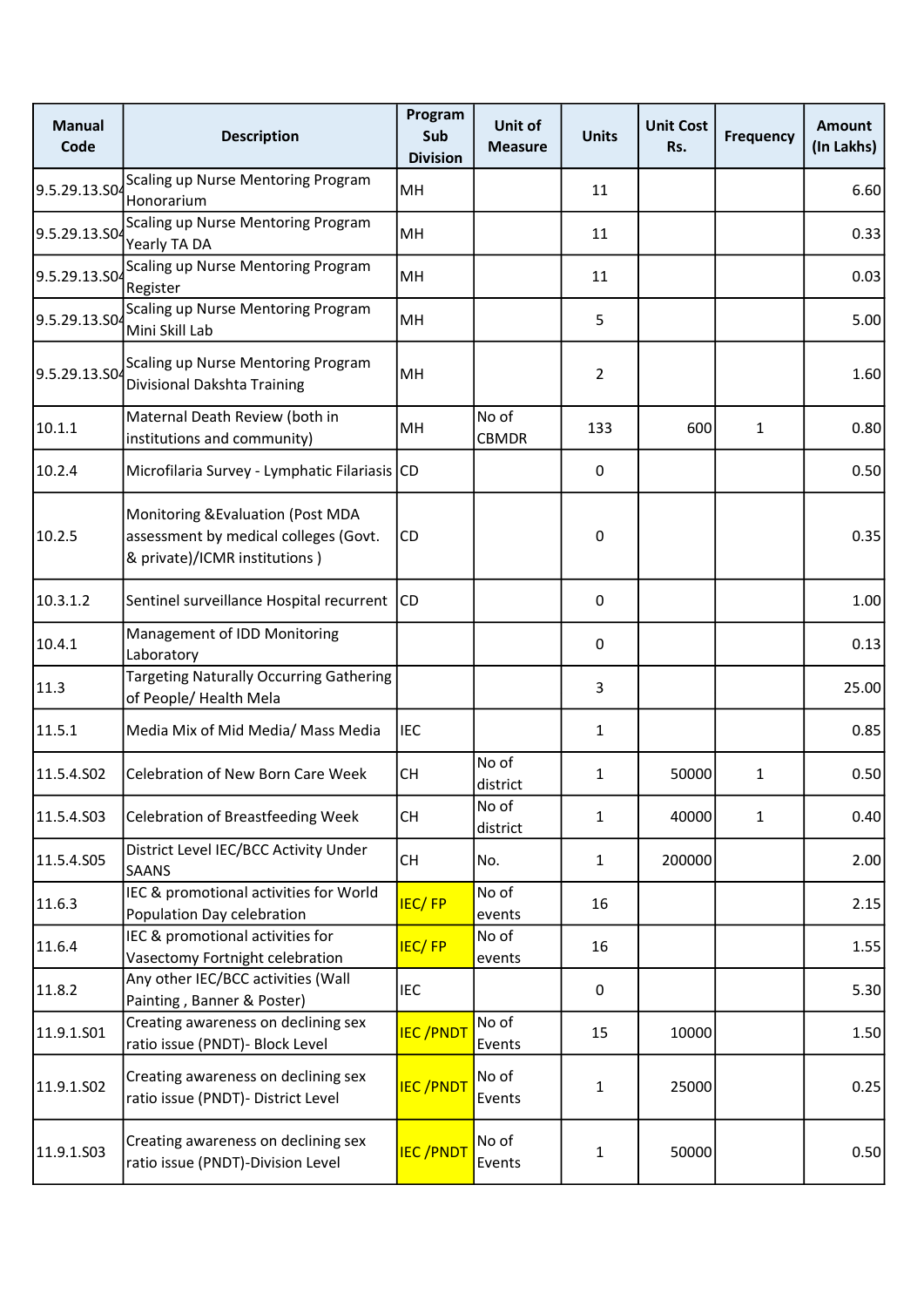| <b>Manual</b><br>Code | <b>Description</b>                                                                                                                                   | Program<br>Sub<br><b>Division</b> | Unit of<br><b>Measure</b> | <b>Units</b> | <b>Unit Cost</b><br>Rs. | <b>Frequency</b> | <b>Amount</b><br>(In Lakhs) |
|-----------------------|------------------------------------------------------------------------------------------------------------------------------------------------------|-----------------------------------|---------------------------|--------------|-------------------------|------------------|-----------------------------|
|                       | 11.10.1.S01 Donor Refreshment amount                                                                                                                 | <b>BLOOD</b><br><b>CELL</b>       | No of<br>donation         | 0            | 25                      | $\mathbf{1}$     | 0.24                        |
| 11.10.1.S02           | <b>Blood donation Camp</b>                                                                                                                           | <b>BLOOD</b><br><b>CELL</b>       | No of camp                | 0            | 2500                    | $\mathbf{1}$     | 0.38                        |
| 11.10.1.503           | Travel & Communication Expenses for<br><b>BB Counselors PRO BCTV</b>                                                                                 | <b>BLOOD</b><br><b>CELL</b>       |                           | 0            |                         |                  | 0.30                        |
| 11.11.1               | IEC for NPPCD                                                                                                                                        | <b>IEC</b>                        |                           | 0            |                         |                  | 0.50                        |
| 11.14.1               | Health Education & Publicity for NIDDCP IEC                                                                                                          |                                   |                           | 0            |                         |                  | 0.26                        |
| 11.15.1               | IEC/BCC for Malaria                                                                                                                                  | <b>IEC</b>                        |                           | 0            |                         |                  | 1.00                        |
| 11.15.2               | IEC/BCC for Social mobilization (Dengue<br>and Chikungunya)                                                                                          | <b>IEC</b>                        |                           | 0            |                         |                  | 0.20                        |
| 11.15.4               | Specific IEC/BCC for Lymphatic Filariasis                                                                                                            | <b>IEC</b>                        |                           | 0            |                         |                  | 2.72                        |
| 11.16.1               | IEC/BCC: Mass media, Outdoor media,<br>Rural media, Advocacy media for NLEP                                                                          | <b>CD</b>                         |                           | 0            |                         |                  | 0.98                        |
| 11.17.1               | ACSM (State & district)                                                                                                                              | <b>IEC</b>                        |                           | $\mathbf 0$  |                         |                  | 13.91                       |
| 11.19.1               | Translation of IEC material and<br>distribution                                                                                                      | IEC                               |                           | 0            |                         |                  | 0.50                        |
| 11.20.2               | Celebration of days-ie International Day<br>for older persons                                                                                        | IEC                               |                           | $\mathbf 0$  |                         |                  | 1.00                        |
| 11.21.1               | <b>IEC/SBCC for NTCP</b>                                                                                                                             | <b>IEC</b>                        |                           | $\mathbf 0$  |                         |                  | 1.50                        |
| 11.22.2               | IEC/BCC for District NCD Cell                                                                                                                        | IEC                               |                           | 0            |                         |                  | 0.50                        |
| 11.24.1               | IEC activities for Health & Wellness<br>centre (H&WC)                                                                                                | <b>IEC</b>                        |                           | 0            |                         |                  | 35.00                       |
| 11.24.3.4             | State-level IEC Campaigns/Other IEC<br>Campaigns                                                                                                     | IEC                               |                           | 21           |                         |                  | 2.95                        |
| 11.24.4.1             | IEC/BCC under NRCP: Rabies Awareness<br>and DO'S and Don'ts in the event of<br><b>Animal Bites</b>                                                   |                                   |                           | 0            |                         |                  | 4.53                        |
| 11.24.4.2             | IEC/BCC under NOHP                                                                                                                                   |                                   |                           | $\pmb{0}$    |                         |                  | 0.50                        |
| 11.24.4.3             | IEC/BCC under NVHCP                                                                                                                                  |                                   |                           | 0            |                         |                  | 1.00                        |
| 12.1.1                | Printing of MDR formats                                                                                                                              | MH                                |                           | 270          |                         |                  | 0.08                        |
| 12.1.2                | Printing of MCP cards, safe motherhood<br>booklets etc.                                                                                              | MH                                | No of cards               | 136795       | 17                      | $\mathbf{1}$     | 23.26                       |
| 12.1.3                | Printing of labor room registers and<br>casesheets/ LaQshya related printing                                                                         | MH                                | No of<br>casesheet        | 46000        | 10 <sup>1</sup>         | $\mathbf{1}$     | 4.60                        |
| 12.1.5                | Any other (Printing of CAC Format)                                                                                                                   | FP/CAC                            | No of<br>formats          | 200          |                         |                  | 0.30                        |
| 12.2.4                | Printing of Child Death Review formats                                                                                                               | <b>CH</b>                         |                           | 32970        |                         |                  | 0.16                        |
| 12.2.5                | Printing of compliance cards and<br>reporting formats for National Iron Plus<br>Initiative-for 6-59 months age group<br>and for 5-10 years age group | CH                                | No of<br>format           | 298200       | 1                       | $\mathbf{1}$     | 2.98                        |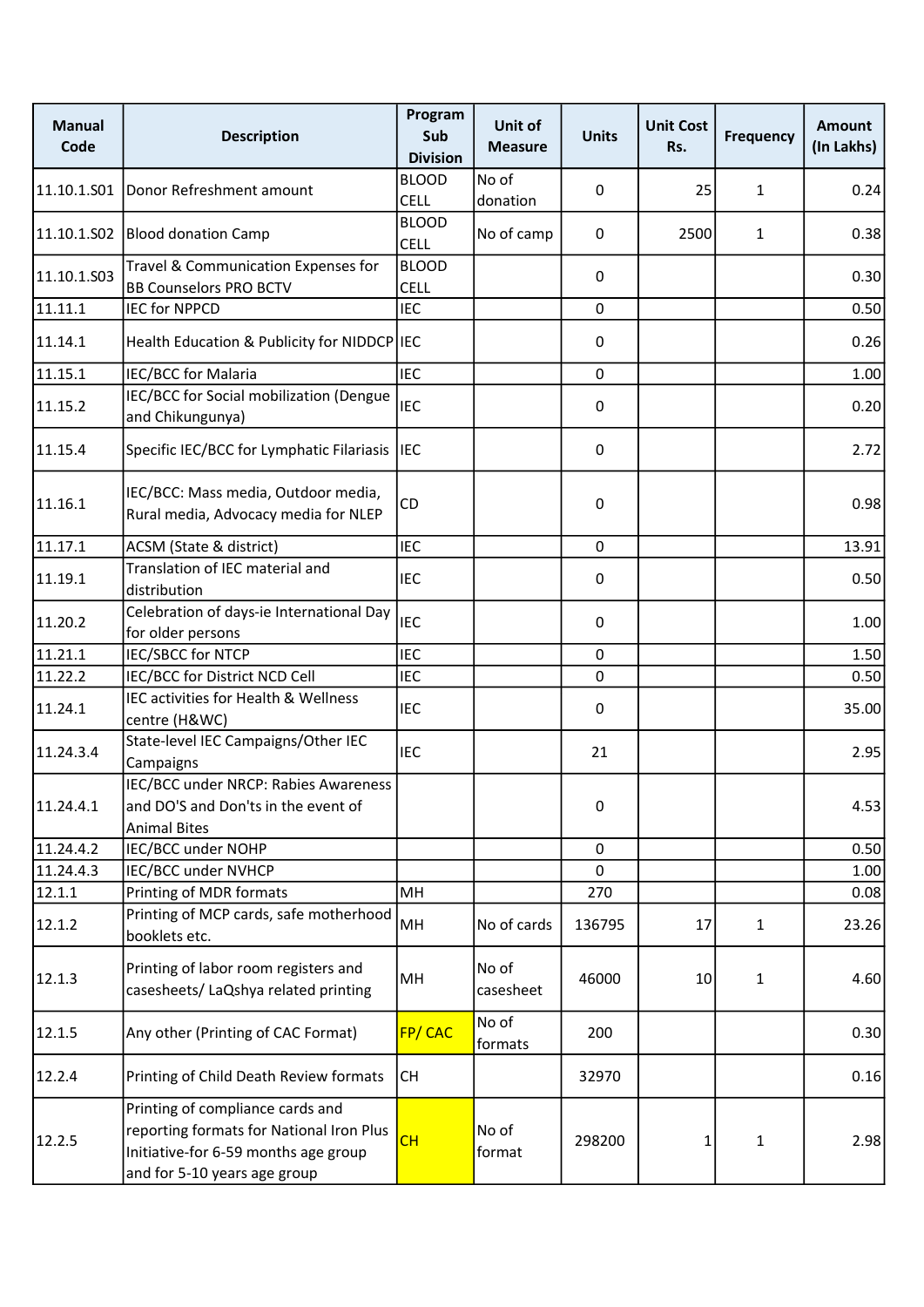| <b>Manual</b><br>Code | <b>Description</b>                                                                          | Program<br>Sub<br><b>Division</b> | Unit of<br><b>Measure</b> | <b>Units</b>   | <b>Unit Cost</b><br>Rs. | <b>Frequency</b> | Amount<br>(In Lakhs) |
|-----------------------|---------------------------------------------------------------------------------------------|-----------------------------------|---------------------------|----------------|-------------------------|------------------|----------------------|
| 12.2.6                | Printing of IEC materials and reporting<br>formats etc. for National Deworming<br>Day       | <b>RKSK</b>                       |                           | $\mathbf{1}$   |                         |                  | 4.23                 |
| 12.2.7                | Printing of IEC Materials and monitoring<br>formats for IDCF                                | <b>CH</b>                         | No of<br>District         | 1              | 118000                  | $\mathbf{1}$     | 1.18                 |
| 12.2.10               | Printing (SNCU data management)                                                             | <b>CH</b>                         | No of SNCU                | 1              | 100000                  | $\mathbf{1}$     | 1.00                 |
| 12.2.11               | Printing of HBNC referral cards and<br>other formats                                        | <b>CH</b>                         | No. of<br>format          | 795612         | 0.5                     | $\mathbf{1}$     | 3.98                 |
| 12.3.3                | Printing of FP Manuals, Guidelines, etc.                                                    | FP]                               | No of<br>formats          | 0              |                         |                  | 3.62                 |
| 12.5.4                | Printing of RBSK card and registers                                                         | <b>RBSK</b>                       | No of<br>children         | 533078         |                         |                  | 11.66                |
| 12.5.6                | Any other (Printing of Banner and<br>Sticker under RBSK)                                    | <b>RBSK</b>                       |                           | 98             |                         |                  | 0.11                 |
| 12.7.1                | Printing of ASHA diary                                                                      | CP                                |                           | 3204           |                         |                  | 5.61                 |
| 12.7.2                | Printing of ASHA Modules and formats                                                        | CP                                |                           | 0              |                         |                  | 0.98                 |
| 12.7.3                | Printing of CBAC format                                                                     | <b>CP</b>                         |                           | 0              |                         |                  | 30.05                |
| 12.8.1                | Printing of cards for screening of<br>children for hemoglobinopathies                       | <b>BLOOD</b><br>CELL              |                           | $\pmb{0}$      |                         |                  | 0.25                 |
| 12.9.1                | Printing of HMIS Formats                                                                    | <b>MIS</b>                        |                           | $\pmb{0}$      |                         |                  | 1.00                 |
| 12.9.3                | Printing of MCTS follow-up formats/<br>services due list/ work plan                         | <b>MIS</b>                        |                           | 2903           |                         |                  | 1.05                 |
| 12.10.1               | Printing and dissemination of<br>Immunization cards, tally sheets,<br>monitoring forms etc. | RI.                               | No of<br>Benificiary      | 154486         | 10                      | $\mathbf{1}$     | 15.45                |
| 12.13.2               | Printing                                                                                    | CD                                |                           | 0              |                         |                  | 5.10                 |
| 12.14.1               | Printing of Challan Books under NTCP                                                        |                                   |                           | 0              |                         |                  | 0.21                 |
| 12.17.5.502           | Printing of form P,L, S under IDSP<br>progrm                                                |                                   |                           | 0              |                         |                  | 0.64                 |
| 12.17.5.503           | Printing of reporting formats under<br><b>NIDDCP</b>                                        |                                   |                           | 0              |                         |                  | 0.19                 |
| 13.2.1                | Assessments                                                                                 | QA                                |                           | $\overline{3}$ |                         |                  | 0.30                 |
|                       | 14.1.1.3.S02 Divisional Logistic Manager                                                    | FP                                | No.                       | $\mathbf{1}$   |                         |                  | 5.04                 |
|                       | 14.1.1.3.S03 District Logistic Manager                                                      | FP                                | No.                       | 1              |                         |                  | 4.41                 |
| 14.1.1.4              | Annual increment for all the existing<br>positions                                          |                                   |                           | $\overline{2}$ |                         |                  | 0.45                 |
| 14.2.3.S01            | Implementation of FP-LMIS Division-<br><b>Transportation Cost</b>                           | <b>FP</b>                         | Lumpsump                  | $\mathbf{1}$   |                         |                  | 1.50                 |
| 14.2.3.S02            | Implementation of FP-LMIS District-<br><b>Transportation Cost</b>                           | FP                                | Lumpsump                  | $\mathbf{1}$   |                         |                  | 0.34                 |
| 14.2.3.S05            | Procurement of Desktops and UPS<br>Printers-Division                                        | FP                                | No.                       | $\mathbf{1}$   | 50000                   |                  | 0.50                 |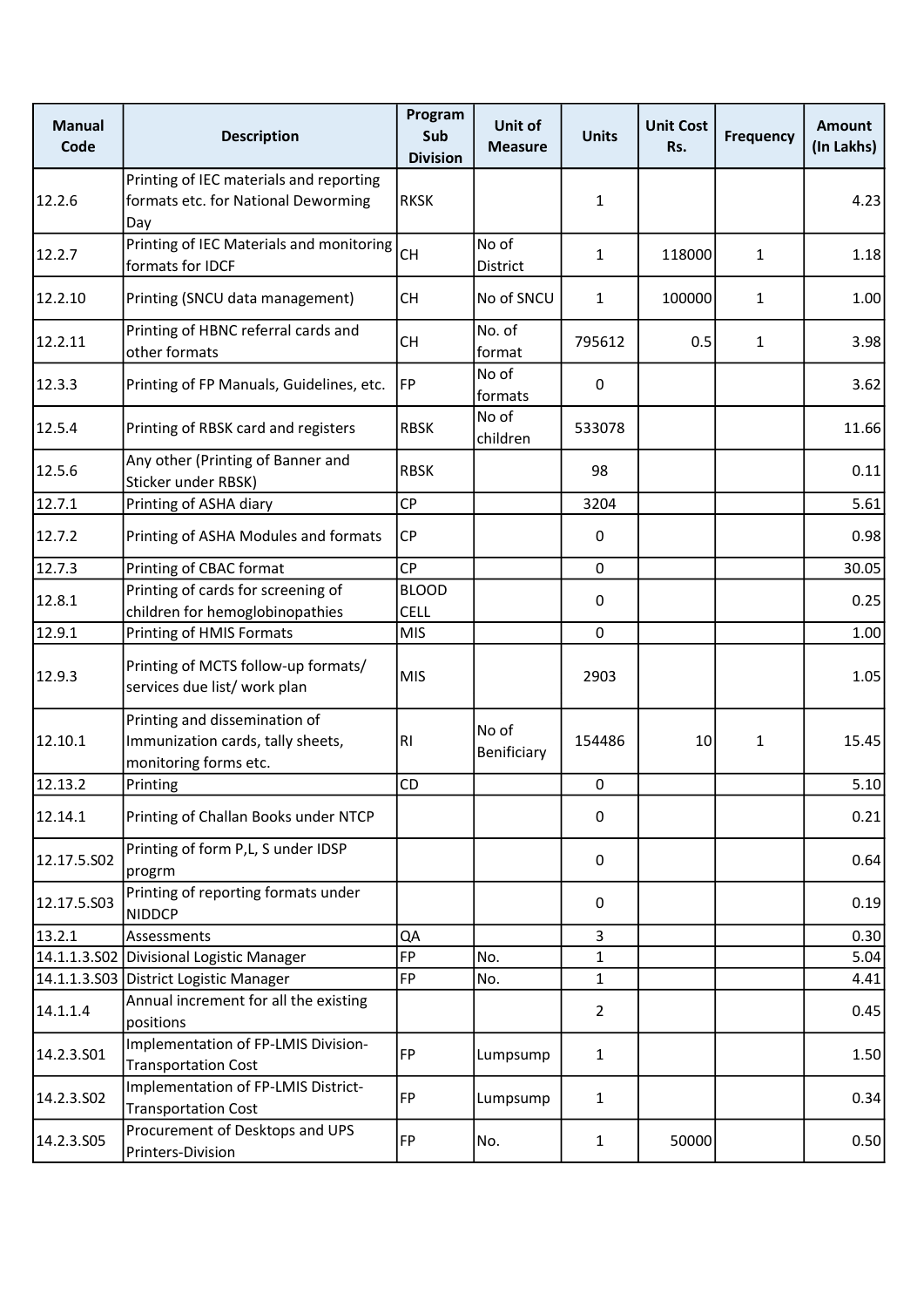| <b>Manual</b><br>Code | <b>Description</b>                                                                                               | Program<br>Sub<br><b>Division</b> | Unit of<br><b>Measure</b>  | <b>Units</b> | <b>Unit Cost</b><br>Rs. | <b>Frequency</b> | <b>Amount</b><br>(In Lakhs) |
|-----------------------|------------------------------------------------------------------------------------------------------------------|-----------------------------------|----------------------------|--------------|-------------------------|------------------|-----------------------------|
| 14.2.3.506            | Procurement of Desktops and UPS<br>Printers-District                                                             | FP                                | No.                        | $\mathbf{1}$ | 50000                   |                  | 0.50                        |
| 14.2.4.1              | Alternative vaccine delivery in hard to<br>reach areas                                                           | R1                                | No of AVD                  | 3468         | 200                     | $\mathbf{1}$     | 6.94                        |
| 14.2.5                | Alternative Vaccine Delivery in other<br>areas                                                                   | RI.                               | No of AVD                  | 46392        | 90                      |                  | 41.75                       |
| 14.2.6                | POL for vaccine delivery from State to<br>district and from district to PHC/CHCs                                 | R1                                | No of<br><b>Districts</b>  | 1            | 200000                  | $\mathbf{1}$     | 2.00                        |
| 14.2.7                | Cold chain maintenance                                                                                           | R1                                | No of cold<br>chain points | 0            |                         |                  | 0.50                        |
| 14.2.12               | Drug transportation charges                                                                                      | CD                                |                            | 0            |                         |                  | 3.38                        |
| $\sqrt{15.3.2}$       | Inter-sectoral convergence                                                                                       | CD                                |                            | 0            |                         |                  | 0.05                        |
| 15.5.3                | Private Provider Incentive                                                                                       | CD                                |                            | 0            |                         |                  | 28.31                       |
| 15.6.1                | Reimbursement for cataract operation<br>for NGO and Private Practitioners                                        | <b>NCD</b>                        |                            | 0            |                         |                  | 95.91                       |
| 15.6.2.1              | Diabetic Retinopathy                                                                                             | <b>NCD</b>                        |                            | 0            |                         |                  | 1.86                        |
| 15.6.2.2              | childhood Blindness                                                                                              | <b>NCD</b>                        |                            | 0            |                         |                  | 1.86                        |
| 15.6.2.3              | Glaucoma                                                                                                         | <b>NCD</b>                        |                            | 0            |                         |                  | 1.86                        |
| 15.6.2.4              | Keratoplastiy                                                                                                    | <b>NCD</b>                        |                            | 0            |                         |                  | 2.10                        |
| 15.6.2.5              | <b>Vitreoretinal Surgery</b>                                                                                     | <b>NCD</b>                        |                            | 0            |                         |                  | 2.80                        |
| 16.1.1.1.1            | State - Health Action Plan                                                                                       | PM                                | No of<br>Booklet           | 41           | 300                     | $\mathbf{1}$     | 0.12                        |
| 16.1.1.4              | Prepare detailed operational plan for<br>RBSK across districts (including cost of<br>plan)                       | <b>RBSK</b>                       | No of<br><b>Blocks</b>     | 15           | 500                     | $\mathbf{1}$     | 0.08                        |
| 16.1.1.6              | To develop micro plan at sub-centre<br>level                                                                     | R <sub>1</sub>                    | No                         | 413          | 100                     | 1                | 0.41                        |
| 16.1.1.7              | For consolidation of micro plans at block<br>level                                                               | R1                                | No                         | 24           | 1000                    | $\mathbf{1}$     | 0.24                        |
| 16.1.2.1.6            | Review meetings/ workshops under<br><b>RKSK</b>                                                                  | <b>RKSK</b>                       |                            | 4            |                         |                  | 0.32                        |
| 16.1.2.1.7            | <b>RBSK Convergence/Monitoring</b><br>meetings                                                                   | <b>RBSK</b>                       | No of<br>Meetings          | 3            | 500                     | 3                | 0.23                        |
| 16.1.2.1.14           | Quarterly review meetings exclusive for<br>RI at district level with Block MOs,<br>CDPO, and other stake holders | R1                                | No of<br>participants      | 299          | 100                     | $\mathbf{1}$     | 0.30                        |
| 16.1.2.1.15           | Quarterly review meetings exclusive for<br>RI at block level                                                     | R <sub>l</sub>                    | No of<br>participants      | 4771         | 75                      | $\mathbf{1}$     | 3.58                        |
| 16.1.2.1.16           | <b>IDSP Meetings</b>                                                                                             |                                   |                            | 0            |                         |                  | 0.04                        |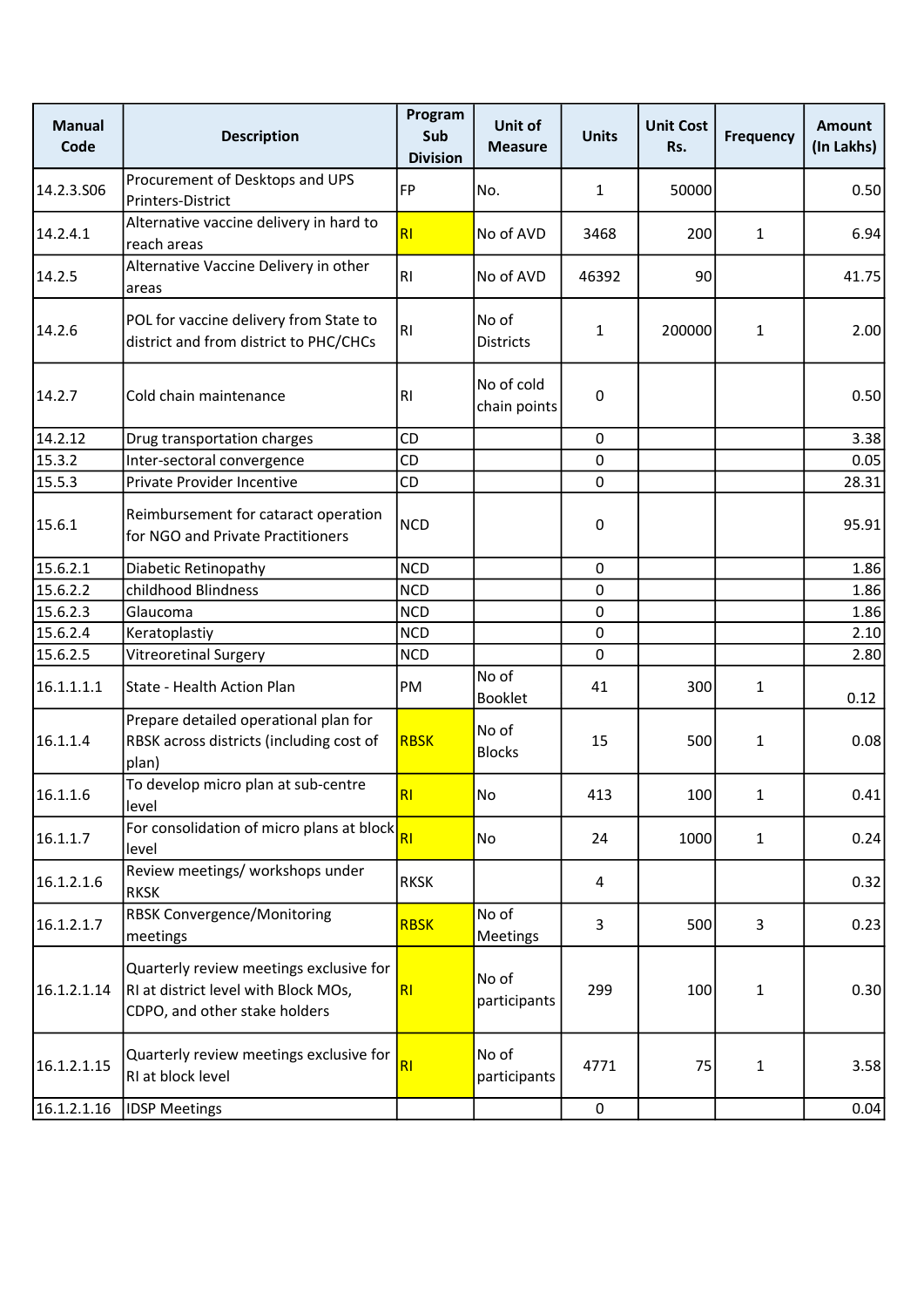| <b>Manual</b><br>Code | <b>Description</b>                                                                                                            | Program<br>Sub<br><b>Division</b> | Unit of<br><b>Measure</b> | <b>Units</b>   | <b>Unit Cost</b><br>Rs. | <b>Frequency</b> | <b>Amount</b><br>(In Lakhs) |
|-----------------------|-------------------------------------------------------------------------------------------------------------------------------|-----------------------------------|---------------------------|----------------|-------------------------|------------------|-----------------------------|
| 16.1.2.1.17           | State Task Force, State Technical<br>Advisory Committee meeting, District<br>coordination meeting (Lymphatic<br>Filariasis)   |                                   |                           | 0              |                         |                  | 0.30                        |
| 16.1.2.1.21           | Medical Colleges (Any meetings)                                                                                               |                                   |                           | $\mathbf{0}$   |                         |                  | 0.30                        |
| 16.1.2.1.22           | Monthly meeting with the hospital staff                                                                                       |                                   |                           | 0              |                         |                  | 0.48                        |
|                       | 16.1.2.1.28.S District Level MDR Review Meeting                                                                               | MH                                | No of<br>meetings         | 6              | 3000                    | $\mathbf{1}$     | 0.18                        |
|                       | 16.1.2.1.28.S Divisional Level MDR Review Meeting                                                                             | MH                                | No of<br>meetings         | 4              | 10000                   | $\mathbf{1}$     | 0.40                        |
| 16.1.2.2.3            | State/ District Quality Assurance Unit<br>(Monitoring & Supervision)                                                          | QA                                | Vehicle                   | $\overline{2}$ |                         |                  | 7.80                        |
| 16.1.2.2.5            | Monitoring, Evaluation & Supervision<br>(Malaria)                                                                             |                                   |                           | 0              |                         |                  | 2.13                        |
| 16.1.2.2.6            | Monitoring/supervision and Rapid<br>response (Dengue and Chikungunya)                                                         |                                   |                           | 0              |                         |                  | 1.98                        |
| 16.1.2.2.8            | Monitoring & Supervision (Lymphatic<br>Filariasis)                                                                            |                                   |                           | 0              |                         |                  | 0.30                        |
| 16.1.2.2.12           | District NCD Cell                                                                                                             |                                   |                           | $\mathbf 0$    |                         |                  | 1.13                        |
| 16.1.2.2.13           | Supervision and Monitoring                                                                                                    |                                   |                           | 0              |                         |                  | 7.80                        |
| 16.1.2.2.14           | Monitoring Committee on Section 5                                                                                             |                                   |                           | 0              |                         |                  | 0.03                        |
| 16.1.2.2.16           | Monitoring and Surveillance (review<br>meetings, Travel) under NRCP                                                           |                                   |                           | 0              |                         |                  | 0.50                        |
| 16.1.3.1.1            | Mobility Support for SPMU/State                                                                                               |                                   |                           | 0              |                         |                  | 1.14                        |
| 16.1.3.1.2            | Mobility and communication support<br>for RKSK district coordinator/ consultant                                               | <b>RKSK</b>                       |                           | 1              |                         |                  | 0.93                        |
| 16.1.3.1.4            | Mobility Costs for ASHA Resource<br>Centre/ASHA Mentoring Group (Kindly<br>Specify)                                           |                                   |                           | $\pmb{0}$      |                         |                  | 3.41                        |
| 16.1.3.1.9            | Mobility support for Rapid Response<br>Team                                                                                   |                                   |                           | 0              |                         |                  | 0.78                        |
| 16.1.3.1.13           | Vehicle Operation (POL)                                                                                                       |                                   |                           | 0              |                         |                  | 4.06                        |
| 16.1.3.1.14           | Vehicle hiring                                                                                                                |                                   |                           | 0              |                         |                  | 7.26                        |
| 16.1.3.1.15           | <b>Tobacco Cessation Centre (TCC):</b><br>Mobility support                                                                    |                                   |                           | 0              |                         |                  | 0.60                        |
| 16.1.3.2.1            | Zonal Entomological units                                                                                                     |                                   |                           | $\mathbf 0$    |                         |                  | 3.50                        |
| 16.1.3.3.1            | PM activities for World Population Day'<br>celebration (Only mobility cost): funds<br>earmarked for district level activities | <b>FP</b>                         | No of<br>events           | 1              | 20000                   |                  | 0.20                        |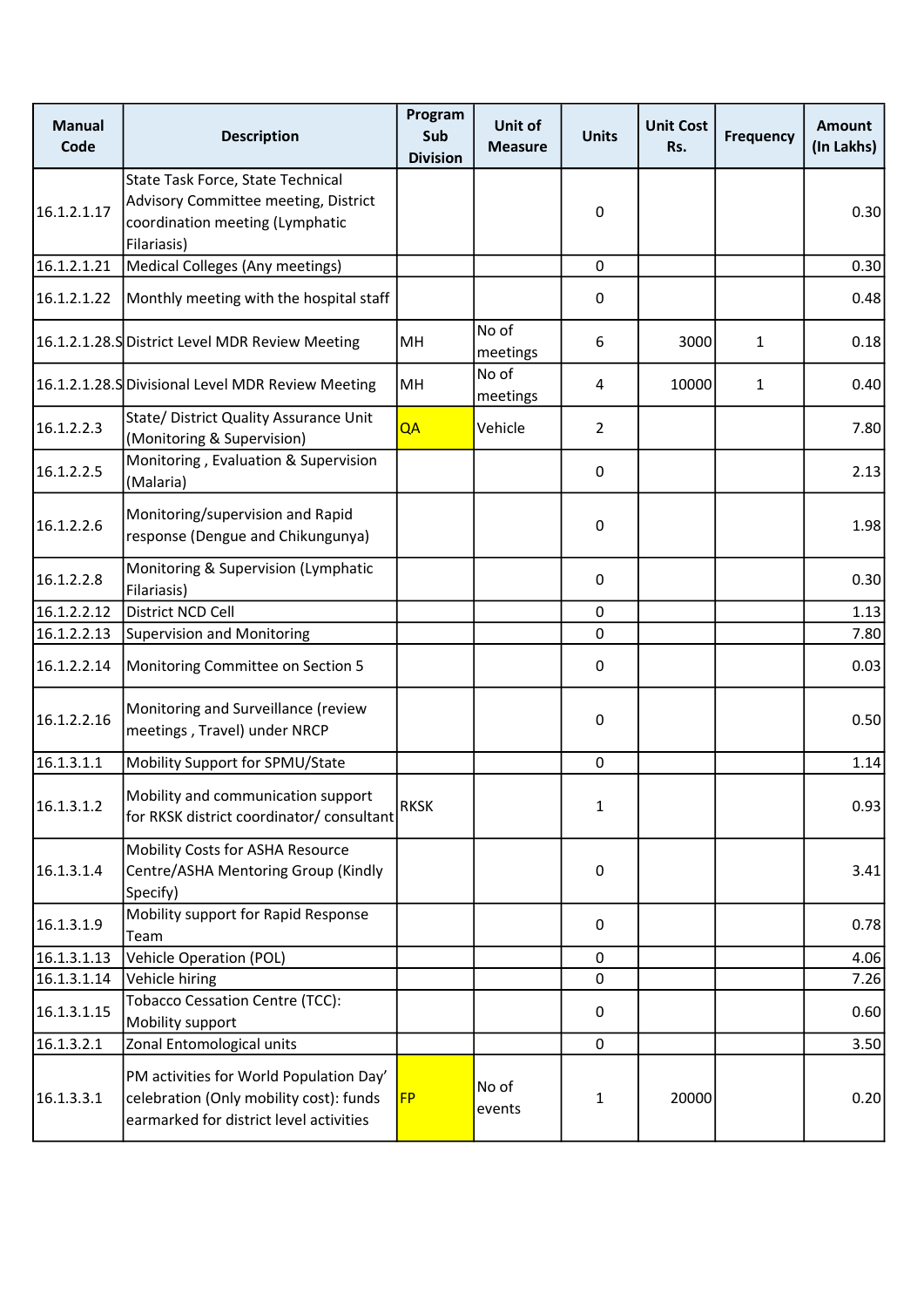| <b>Manual</b><br>Code | <b>Description</b>                                                                                                                                 | Program<br>Sub<br><b>Division</b> | Unit of<br><b>Measure</b> | <b>Units</b> | <b>Unit Cost</b><br>Rs. | <b>Frequency</b> | <b>Amount</b><br>(In Lakhs) |
|-----------------------|----------------------------------------------------------------------------------------------------------------------------------------------------|-----------------------------------|---------------------------|--------------|-------------------------|------------------|-----------------------------|
| 16.1.3.3.2            | PM activities for Vasectomy Fortnight<br>celebration (Only mobility cost): funds<br>earmarked for district level activities                        | <b>FP</b>                         | No of<br>events           | $\mathbf{1}$ | 5000                    |                  | 0.05                        |
| 16.1.3.3.3            | Mobility Support for DPMU/District                                                                                                                 |                                   |                           | $\mathbf 0$  |                         |                  | 11.88                       |
| 16.1.3.3.5            | Mobility Costs for ASHA Resource<br>Centre/ASHA Mentoring Group (Kindly<br>Specify)                                                                |                                   |                           | 1            |                         |                  | 0.10                        |
| 16.1.3.3.7            | Mobility Support for supervision for<br>district level officers.                                                                                   | RI                                | No                        | 0            |                         |                  | 3.00                        |
| 16.1.3.3.8            | MOBILITY: Travel Cost, POL, etc. during<br>outbreak investigations and field visits<br>for monitoring programme activities at<br>DSU on need basis |                                   |                           | 0            |                         |                  | 3.00                        |
| 16.1.3.3.10           | Travel expenses - Contractual Staff at<br>District level                                                                                           |                                   |                           | 0            |                         |                  | 0.60                        |
| 16.1.3.3.11           | Mobility Support: District Cell                                                                                                                    |                                   |                           | $\mathbf 0$  |                         |                  | 1.33                        |
| 16.1.3.3.12           | Medical Colleges (All service delivery to<br>be budgeted under B.30)                                                                               |                                   |                           | 0            |                         |                  | 0.30                        |
| 16.1.3.3.13           | Miscellaneous/Travel                                                                                                                               |                                   |                           | 0            |                         |                  | 3.60                        |
| 16.1.3.3.14           | Enforcement Squads                                                                                                                                 |                                   |                           | 0            |                         |                  | 0.10                        |
| 16.1.3.3.15           | District Tobacco Control Cell (DTCC):<br><b>Mobility Support</b>                                                                                   |                                   |                           | 0            |                         |                  | 1.56                        |
| 16.1.3.3.16           | District NCD Cell (TA, DA, POL)                                                                                                                    |                                   |                           | $\mathbf 0$  |                         |                  | 0.66                        |
|                       | 16.1.3.3.17.S Mission Parivar Vikas Campaign                                                                                                       | FP                                | No of<br>campaign         | 28           | 1000                    |                  | 0.28                        |
| 16.1.3.4.1            | PM activities for World Population Day'<br>celebration (Only mobility cost): funds<br>earmarked for block level activities                         | <b>FP</b>                         | No of<br>events           | 15           | 1000                    |                  | 0.15                        |
| 16.1.3.4.2            | PM activities for Vasectomy Fortnight<br>celebration (Only mobility cost): funds<br>earmarked for block level activities                           | <b>FP</b>                         | No of<br>events           | 15           | 1000                    |                  | 0.15                        |
| 16.1.3.4.3.50         | Mobility for Supportive Supervision At<br><b>Block Level-M&amp;E</b>                                                                               | ME                                |                           | 0            |                         |                  | 59.40                       |
| 16.1.3.4.3.50         | Mobility Support & Commnication cost<br>for BCPM                                                                                                   | <b>CP</b>                         |                           | 0            |                         |                  | 9.18                        |
|                       | 16.1.3.4.5.SO Communication Cost for HWC Staff                                                                                                     | <b>CP</b>                         |                           | 0            |                         |                  | 5.70                        |
|                       | 16.1.3.5.1.SO TA/DA of HWC Staff                                                                                                                   | CP                                |                           | 0            |                         |                  | 5.70                        |
| 16.1.3.5.1.SO         | Travel expenses for regular staff under<br><b>NLEP</b>                                                                                             | CD                                |                           | 0            |                         |                  | 0.40                        |
| 16.1.4.1.1            | JSY Administrative Expenses                                                                                                                        | <b>MH</b>                         |                           | 0            |                         |                  | 24.87                       |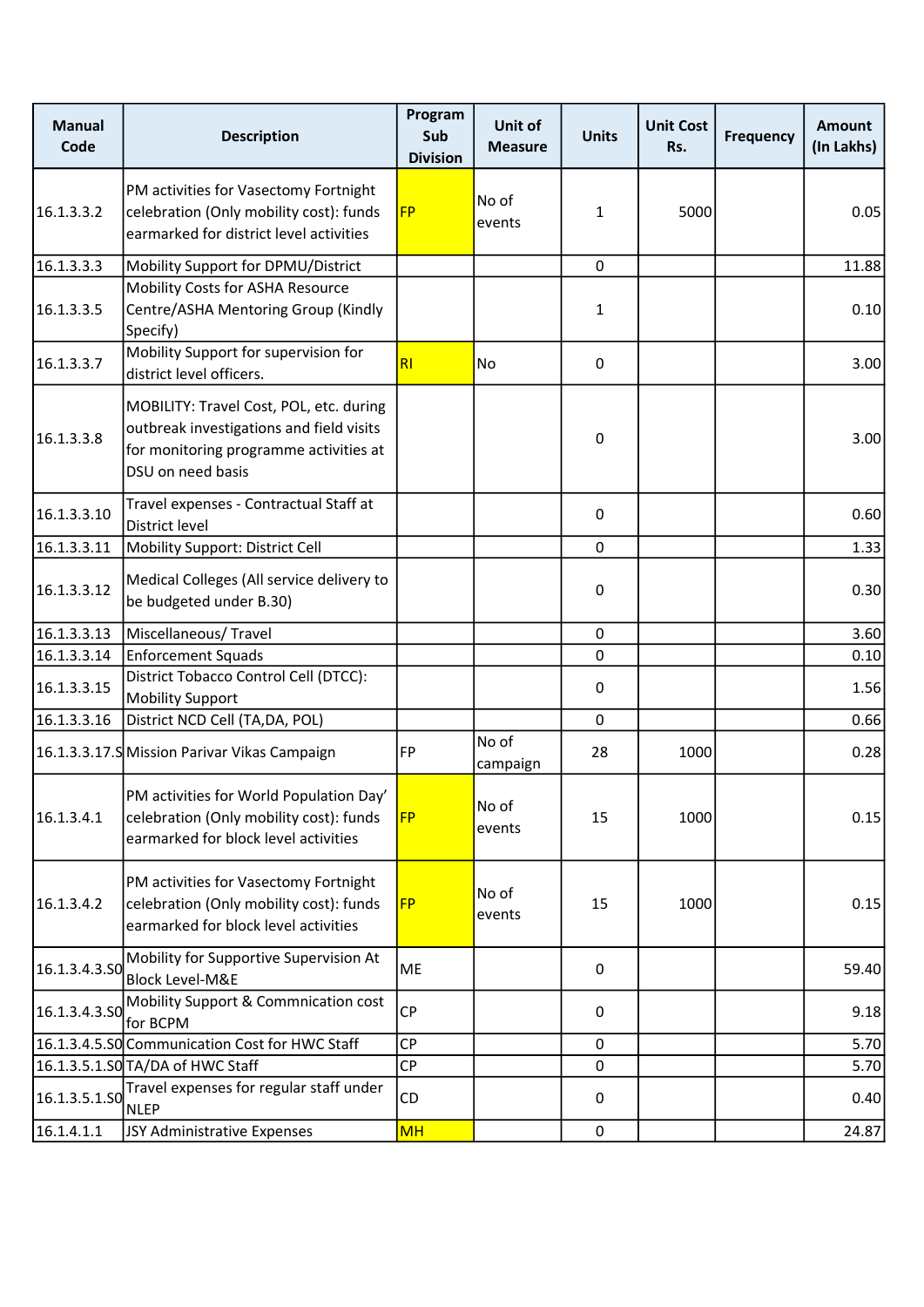| <b>Manual</b><br>Code | <b>Description</b>                                                                                         | Program<br>Sub<br><b>Division</b> | Unit of<br><b>Measure</b> | <b>Units</b> | <b>Unit Cost</b><br>Rs. | <b>Frequency</b> | <b>Amount</b><br>(In Lakhs) |
|-----------------------|------------------------------------------------------------------------------------------------------------|-----------------------------------|---------------------------|--------------|-------------------------|------------------|-----------------------------|
|                       | Office expenses on telephone, fax,                                                                         |                                   |                           |              |                         |                  |                             |
| 16.1.4.1.5            | Broadband Expenses & Other                                                                                 |                                   |                           | 0            |                         |                  | 0.60                        |
|                       | Miscellaneous Expenditures                                                                                 |                                   |                           |              |                         |                  |                             |
| 16.1.4.1.10           | Office Operation (Miscellaneous)                                                                           |                                   |                           | $\mathbf 0$  |                         |                  | 7.30                        |
| 16.1.4.1.11           | Tobacco Cessation Centre (TCC): Office<br>Expenses                                                         |                                   |                           | 0            |                         |                  | 0.50                        |
| 16.1.4.2.1            | District Quality Assurance Unit<br>(Operational cost)                                                      | QA                                |                           | 0            |                         |                  | 9.48                        |
| 16.1.4.2.3            | contingency support                                                                                        |                                   |                           | 0            |                         |                  | 3.17                        |
| 16.1.4.2.4            | Office operation & Maintenance -<br><b>District Cell</b>                                                   |                                   |                           | 0            |                         |                  | 0.42                        |
| 16.1.4.2.5            | District Cell - Consumables                                                                                |                                   |                           | 0            |                         |                  | 0.42                        |
| 16.1.4.2.6            | Operational expenses of the district<br>centre : rent, telephone expenses,                                 |                                   |                           | 0            |                         |                  | 0.10                        |
|                       | website etc.                                                                                               |                                   |                           |              |                         |                  |                             |
| 16.1.4.2.8            | District Tobacco Control Cell (DTCC):<br>Misc./Office Expenses                                             |                                   |                           | 0            |                         |                  | 4.00                        |
| 16.1.4.2.9            | District NCD Cell (Contingency)                                                                            |                                   |                           | $\mathbf 0$  |                         |                  | 1.00                        |
| 16.1.4.3.1            | SNCU Data management (excluding HR)                                                                        | CH                                | No of SNCU                | 1            | 60000                   | $\mathbf{1}$     | 0.60                        |
| 16.1.5.2.1            | Minor repairs and AMC of IT/office<br>equipment supplied under IDSP                                        |                                   |                           | 0            |                         |                  | 0.05                        |
| 16.1.5.3.1            | PM activities under Micronutrient<br><b>Supplementation Programme</b>                                      |                                   |                           | 0            |                         |                  | 1.96                        |
| 16.1.5.3.3            | Concurrent Audit system                                                                                    |                                   |                           | 0            |                         |                  | 1.44                        |
| 16.1.5.3.11           | District level Coordination Committee                                                                      |                                   |                           | 0            |                         |                  | 0.02                        |
|                       | 16.1.5.3.16.S Divisional PMU Operational Cost                                                              | <b>HR</b>                         |                           | 0            |                         |                  | 18.19                       |
|                       | DPMU Operational Cost (inclusive of Rs.<br>16.1.5.3.16.S 10000/ district / month for RBSK DEIC             |                                   |                           | 1            |                         |                  | 13.11                       |
|                       | Manager TA DA)                                                                                             |                                   |                           |              |                         |                  |                             |
|                       | 16.1.5.3.16.S BPMU Oprational Cost                                                                         |                                   |                           | 15           |                         |                  | 29.77                       |
|                       | 16.1.5.3.16.SOprational Cost for RBSK                                                                      | <b>RBSK</b>                       | No of DEIC<br>Manager     | 0            | 10000                   | $\mathbf{1}$     | 0.10                        |
|                       | 16.1.5.3.16.SOperational cost of RBSK-MHT                                                                  | <b>RBSK</b>                       | No of teams               | 0            | 1500                    | $\mathbf{1}$     | 0.45                        |
| 16.1.5.3.16.S         | Office & Administrative Expence for<br>State & District Rabies Program                                     |                                   |                           | 0            |                         |                  | 0.08                        |
| 16.1.5.3.16.S         | Office operational cost & other office<br>expences unedr NPCB                                              | <b>NCD</b>                        |                           | 0            |                         |                  | 0.93                        |
|                       | $\vert$ 16.1.5.3.16.S $\vert$ Annual Maint. & operation of WIC/WIF<br>at state and division level under RI | RI.                               |                           | 0            |                         |                  | 1.20                        |
| 16.1.5.3.16.5         | Electrictity Bill of WIC/WIF at state and<br>division level under RI                                       | RI.                               |                           | 0            |                         |                  | 3.00                        |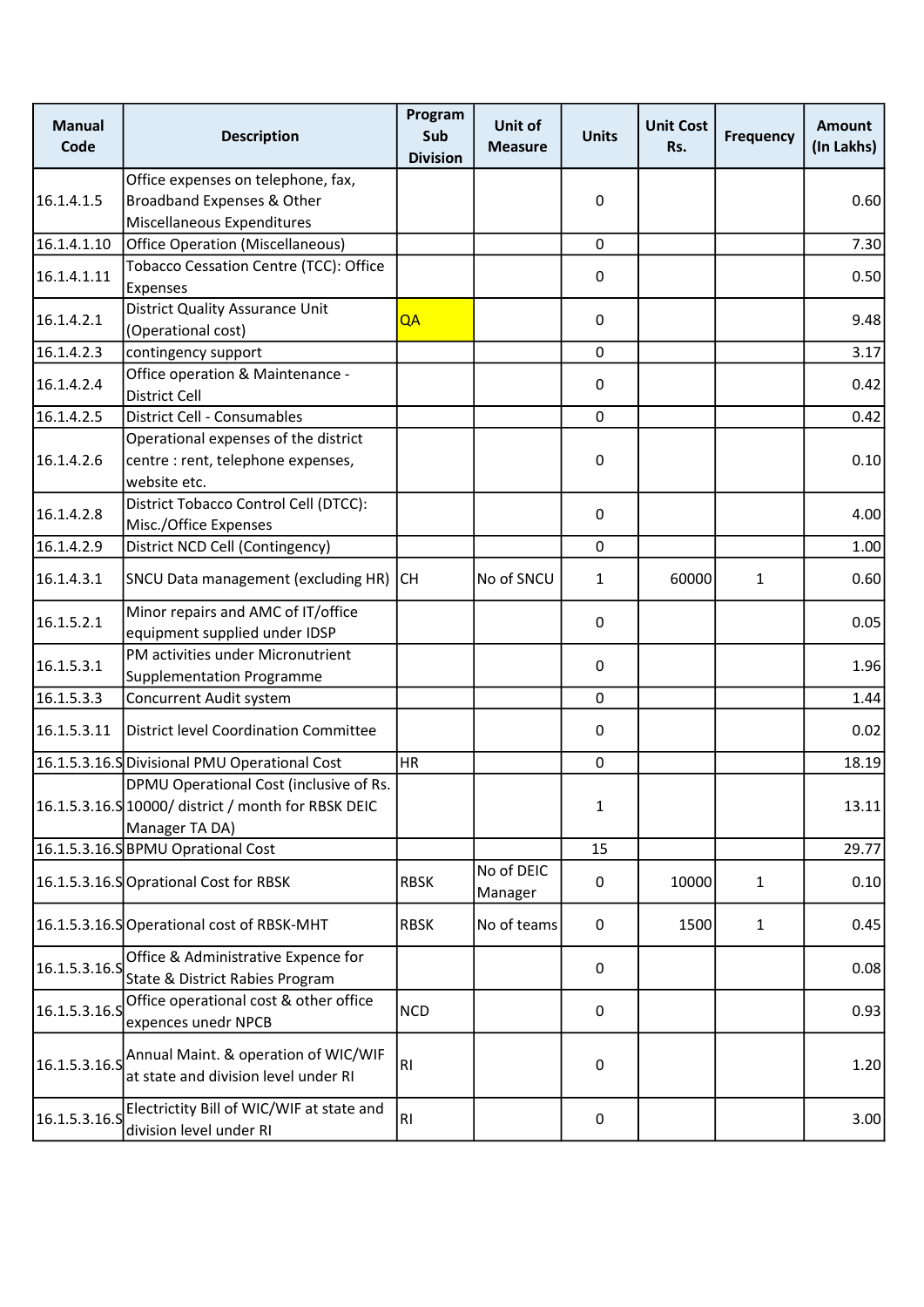| <b>Manual</b><br>Code | <b>Description</b>                                                                                                 | Program<br>Sub<br><b>Division</b> | Unit of<br><b>Measure</b> | <b>Units</b>   | <b>Unit Cost</b><br>Rs. | <b>Frequency</b> | <b>Amount</b><br>(In Lakhs) |
|-----------------------|--------------------------------------------------------------------------------------------------------------------|-----------------------------------|---------------------------|----------------|-------------------------|------------------|-----------------------------|
| 16.1.5.3.16.5         | Pol & Opex of DG set of Vaccine Storage<br>at state and division level under RI                                    | RI.                               |                           | 0              |                         |                  | 2.00                        |
|                       | Pol & Opex of DG set of Vaccine Storage<br>16.1.5.3.16.S at District level & other Cold Chain Point RI<br>under RI |                                   |                           | 0              |                         |                  | 0.70                        |
| 16.2.1.501            | Divisional Data Assistant                                                                                          | FP / PNDT                         | No.                       | 1              |                         |                  | 3.04                        |
| 16.2.1.S02            | Data Entry Operator                                                                                                | FP / PNDT                         | No.                       | $\mathbf{1}$   |                         |                  | 2.27                        |
| 16.2.2.502            | Division Level Mobility Support for<br><b>PNDT Team</b>                                                            | FP / PNDT Lumpsum                 |                           | 0              | 10000                   |                  | 0.10                        |
| 16.3.2.501            | Mobility Support for HMIS & MCTS<br><b>Block Level</b>                                                             | <b>MIS</b>                        |                           | 0              |                         |                  | 0.54                        |
| 16.3.2.S02            | Mobility Support for HMIS & MCTS<br><b>Division Level</b>                                                          | <b>MIS</b>                        |                           | 0              |                         |                  | 1.76                        |
| 16.3.3.501            | Operational cost for HMIS & MCTS-AMC MIS                                                                           |                                   |                           | 0              |                         |                  | 1.50                        |
| 16.3.3.502            | Operational cost for HMIS & MCTS-<br>Internet                                                                      | <b>MIS</b>                        |                           | 0              |                         |                  | 2.34                        |
| 16.3.3.S03            | Operational cost for HMIS & MCTS-<br>Office Expenditure                                                            | <b>MIS</b>                        |                           | 0              |                         |                  | 3.24                        |
| 16.3.3.504            | Operational cost for HMIS & MCTS-<br><b>Recurring Charges for ANMOL Tablet</b>                                     | <b>MIS</b>                        |                           | 544            |                         |                  | 19.58                       |
|                       | 16.4.1.1.S06 Divisional Project Manager                                                                            | PM                                |                           | $\mathbf{1}$   |                         |                  | 11.70                       |
|                       | 16.4.1.1.S07 Divisional Accounts Manager                                                                           | PM                                |                           | 1              |                         |                  | 8.74                        |
|                       | 16.4.1.1.S08 Office Assistant-Div PMU                                                                              | PM                                |                           | 1              |                         |                  | 3.15                        |
|                       | 16.4.1.1.S09 Chowkidar Cum Peon-Div PMU                                                                            | PM                                |                           | 0              |                         |                  | 2.83                        |
|                       | 16.4.1.1.S10 Driver- Div PMU                                                                                       | PM                                |                           | 1              |                         |                  | 3.15                        |
|                       | 16.4.1.3.5.SO Regional Coordinator CP                                                                              | PM                                |                           | 0              |                         |                  | 5.59                        |
|                       | 16.4.2.1.1.SO District Programme Manager                                                                           | PM                                |                           | 1              |                         |                  | 6.39                        |
|                       | 16.4.2.1.1.SO District Community Process Manager                                                                   | PM                                |                           | 1              |                         |                  | 5.23                        |
|                       | 16.4.2.1.1.S0 District Accounts Manager                                                                            | PM                                |                           | $\mathbf{1}$   |                         |                  | 5.36                        |
|                       | 16.4.2.1.1.SO District Data Cum Account Assistant                                                                  | PM                                |                           | $\mathbf{1}$   |                         |                  | 3.61                        |
|                       | 16.4.2.1.1.SO DEIC manager                                                                                         | <b>RBSK</b>                       |                           | 1              |                         |                  | 3.96                        |
|                       | 16.4.2.1.1.SO Support Staff                                                                                        | PM                                |                           | 1              |                         |                  | 1.76                        |
|                       | 16.4.2.1.2.SORKSK Consultant                                                                                       | <b>RKSK</b>                       |                           | $\mathbf{1}$   |                         |                  | 4.39                        |
|                       | 16.4.2.1.2.SO District Consultant (MH)                                                                             | MH                                |                           | 1              |                         |                  | 4.94                        |
|                       | 16.4.2.1.2.SO District Hospital Quality Manager                                                                    | QA                                |                           | $\overline{2}$ |                         |                  | 10.45                       |
|                       | 16.4.2.1.2.SO District Consultant Quality Assurance                                                                | QA                                |                           | $\mathbf{1}$   |                         |                  | 4.80                        |
|                       | 16.4.2.1.2.SO Division Consultant Public Health                                                                    | QA                                |                           | $\mathbf{1}$   |                         |                  | 7.19                        |
|                       | 16.4.2.1.5.SOM & E Officer                                                                                         |                                   |                           | 0              |                         |                  | 5.95                        |
|                       | 16.4.2.1.5.SOM & E Assistant                                                                                       |                                   |                           | 0              |                         |                  | 1.98                        |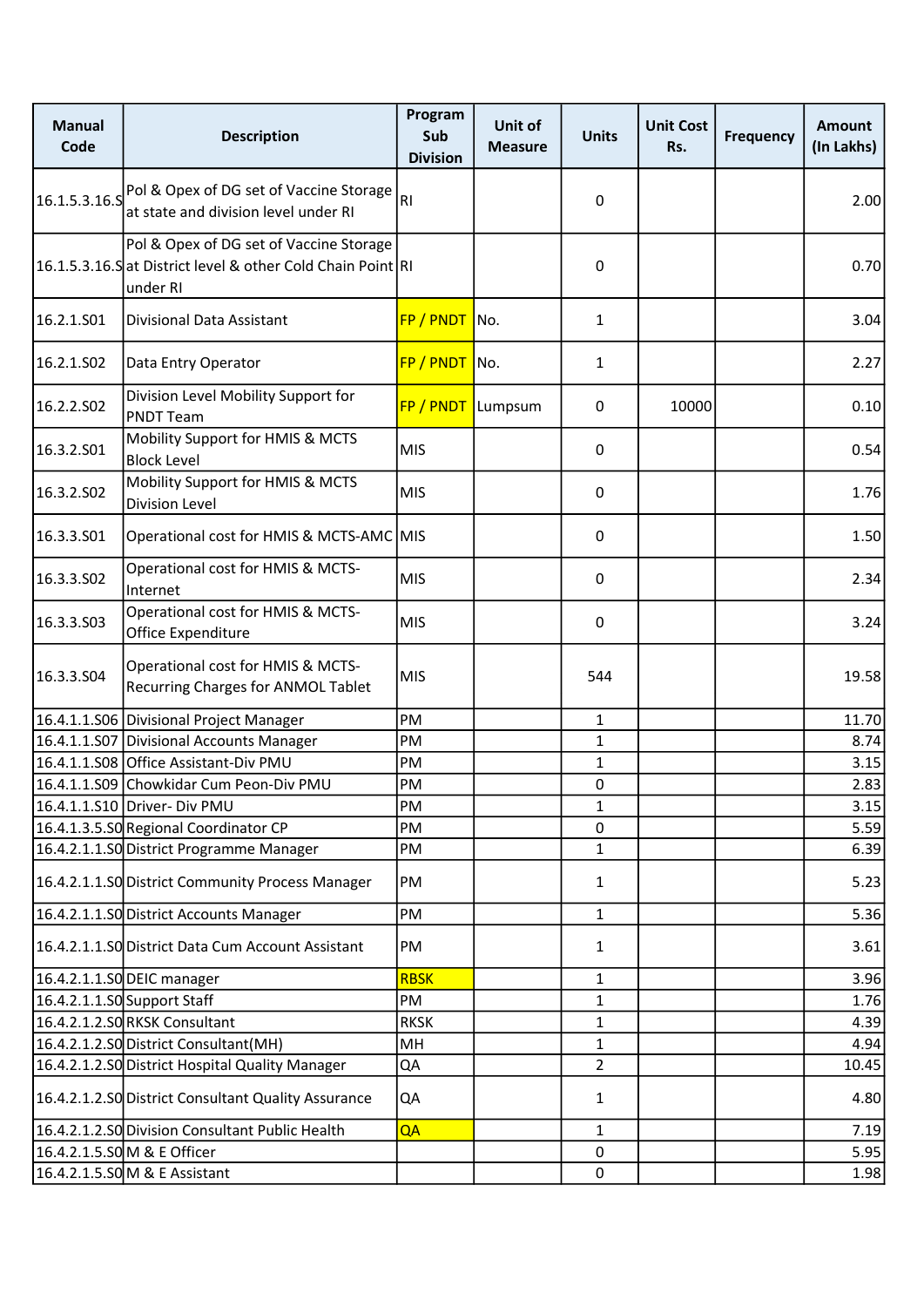| <b>Manual</b><br>Code | <b>Description</b>                                                    | Program<br>Sub<br><b>Division</b> | Unit of<br><b>Measure</b> | <b>Units</b>   | <b>Unit Cost</b><br>Rs. | <b>Frequency</b> | <b>Amount</b><br>(In Lakhs) |
|-----------------------|-----------------------------------------------------------------------|-----------------------------------|---------------------------|----------------|-------------------------|------------------|-----------------------------|
|                       | 16.4.2.1.7.SO Accountant District Hospital                            | FD                                |                           | 1              |                         |                  | 2.95                        |
|                       | 16.4.2.1.8.SO Programme cum Admin. Asst.                              | QA                                |                           | $\overline{2}$ |                         |                  | 4.31                        |
|                       | 16.4.2.2.2.SO District Epidemiologist-CD-IDSP                         | CD                                |                           | 0              |                         |                  | 8.75                        |
|                       | 16.4.2.2.2.SO District Leprosy Consultant-CD-NLEP                     | CD                                |                           | $\pmb{0}$      |                         |                  | 6.08                        |
|                       | 16.4.2.2.2.SO Consultant RTPMU                                        | CD                                |                           | 0              |                         |                  | 1.91                        |
|                       | 16.4.2.2.4.SOSr PMDT-TB HIV Coodinators                               | CD                                |                           | 0              |                         |                  | 8.73                        |
|                       | 16.4.2.2.4.SO PPM Coordinator                                         | CD                                |                           | 0              |                         |                  | 5.32                        |
|                       | 16.4.2.2.4.SO District Programme Coordinator                          | <b>CD</b>                         |                           | 0              |                         |                  | 5.33                        |
|                       | 16.4.2.2.5.SO District Data Manager-CD-IDSP                           | CD                                |                           | 0              |                         |                  | 3.73                        |
|                       | 16.4.2.2.5.SO Statistical Asst. DRTB Centre                           | CD                                |                           | $\mathbf 0$    |                         |                  | 4.24                        |
|                       | 16.4.2.2.6.SO Senior Treatment Supervisor (STS)                       | CD                                |                           | 0              |                         |                  | 91.86                       |
|                       | 16.4.2.2.6.SO Senior TB Lab Supervisor (STLS)                         | CD                                |                           | 0              |                         |                  | 38.18                       |
|                       | 16.4.2.2.7.SO Accountant- Full time                                   | CD                                |                           | $\pmb{0}$      |                         |                  | 3.66                        |
|                       | 16.4.2.2.10.SOffice Assistant RTPMU-CD-RNTCP                          | CD                                |                           | 0              |                         |                  | 3.02                        |
|                       | 16.4.3.1.1.SO Block Programme Manager                                 | PM                                |                           | 15             |                         |                  | 57.72                       |
|                       | 16.4.3.1.1.SO Block Account Manager                                   |                                   |                           | 15             |                         |                  | 47.69                       |
|                       | 16.4.3.1.1.SO Block Community Process Manager                         |                                   |                           | $\mathbf 0$    |                         |                  | 38.02                       |
|                       | 16.4.3.1.9.SO Data Entry Operator-HR                                  |                                   |                           | $\overline{2}$ |                         |                  | 4.94                        |
|                       | 16.4.3.1.9.SO Data Entry Operator-MCTS OPR 820 MIS MIS                |                                   |                           | 15             |                         |                  | 36.91                       |
|                       | 16.4.3.1.9.SO Data Entry Operator-MIS Outsource                       | <b>MIS</b>                        |                           |                |                         |                  | 3.62                        |
|                       | 16.4.3.1.9.SO Data Entry Operator-RI                                  | RI                                |                           | $\mathbf 0$    |                         |                  | 2.26                        |
|                       | 16.4.3.1.9.SO Data Entry Operator-RNTCP                               | PM                                |                           | $\mathbf 0$    |                         |                  | 10.32                       |
|                       | 16.4.3.1.9.S1 Data Entry Operator-CD-IDSP                             | CD                                |                           | 0              |                         |                  | 2.25                        |
|                       | 16.4.3.1.9.S1 Data Entry Operator-NBCP-District                       | <b>NCD</b>                        |                           | 0              |                         |                  | 1.45                        |
| 17.2.1                | Telemedicine/ teleconsultation facility<br>under Ayushman Bharat H&WC |                                   |                           | 0              |                         |                  | 23.64                       |
| 17.4                  | E-rakt kosh- refer to strengthening of<br>blood services guidelines   | <b>BLOOD</b><br><b>CELL</b>       | No of<br>Facility         | 0              | 1000                    | 12               | 0.12                        |
| 17.8.S05              | Internet Cost to ASHA & AF at HWC                                     |                                   |                           | $\pmb{0}$      |                         |                  | 9.14                        |
| 18.16                 | <b>Strengthening of CAC Training Centers</b>                          | <b>FP/CAC</b>                     | No of<br>centres          | 1              | 50000                   |                  | 0.50                        |
| 18.17                 | Counseling training for Service Provider                              | FP                                | No of<br><b>Batches</b>   | 1              | 49540                   |                  | 0.50                        |
| 18.23                 | NBSU & NBCC Register                                                  | <b>CH</b>                         | No of<br>register         | 23             | 350                     | $\mathbf{1}$     | 0.08                        |
| 18.29                 | Uniform Case Sheet of Pediatrics                                      | <b>CH</b>                         | No of<br>format           | 10197          | 14                      | $\mathbf{1}$     | 1.43                        |
| 0.1.3.1               | <b>Operational Expenses of UPHCs</b><br>(excluding rent)              | <b>NUHM</b>                       | No.'s                     | 21             | 8000                    | 12               | 20.16                       |
| U.1.3.3               | Operational Expenses of Health Kiosks                                 | <b>NUHM</b>                       | No.'s                     | $\overline{2}$ | 5000                    | 12               | 1.20                        |
| U.2.1.2.S01           | Vehicle for RBSK Urban                                                | <b>RBSK</b>                       | No of<br>Vehicles         | $\mathbf{1}$   | 33000                   | 6                | 1.98                        |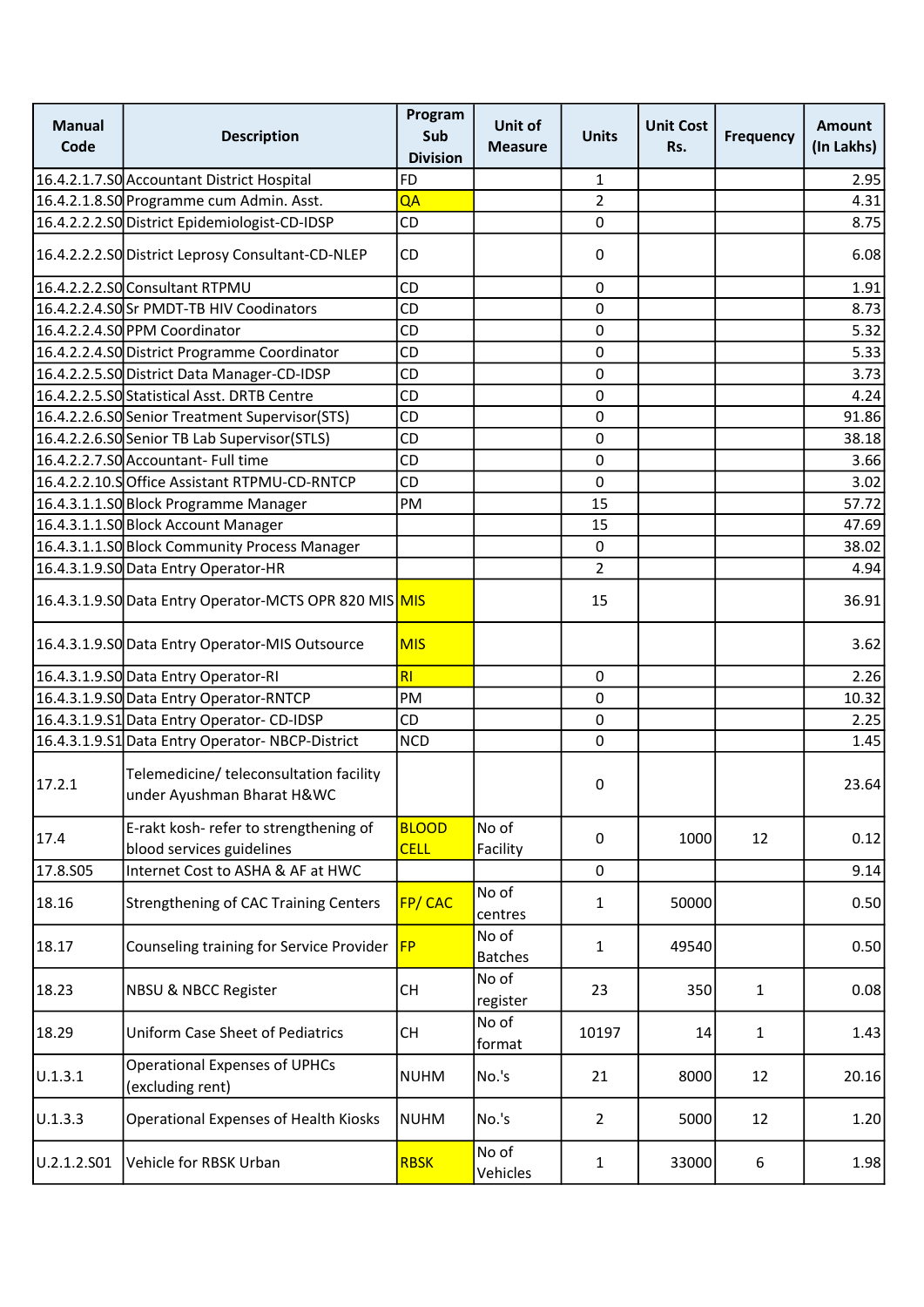| <b>Manual</b><br>Code | <b>Description</b>                                                      | Program<br>Sub<br><b>Division</b> | Unit of<br><b>Measure</b> | <b>Units</b> | <b>Unit Cost</b><br>Rs. | <b>Frequency</b> | Amount<br>(In Lakhs) |
|-----------------------|-------------------------------------------------------------------------|-----------------------------------|---------------------------|--------------|-------------------------|------------------|----------------------|
| U.2.2.1               | Mobility support for ANM/LHV                                            | <b>NUHM</b>                       | No.'s                     | 106          | 500                     | 12               | 6.36                 |
| U.2.3.1               | <b>UHNDs</b>                                                            | <b>NUHM</b>                       | No.'s                     | 106          | 1000                    | 12               | 12.72                |
| U.2.3.2               | Special outreach camps in slums/<br>vulnerable areas                    | <b>NUHM</b>                       | No.'s                     | 21           | 3250                    | 12               | 8.19                 |
| 0.3.1.1.1             | Incentives for routine activities                                       | <b>NUHM</b>                       |                           | 276          |                         |                  | 65.34                |
| U.3.1.1.2             | ASHA incentives for Ayushman Bharat<br>Health & Wellness Centres (H&WC) | <b>NUHM</b>                       |                           | 227          |                         |                  | 25.44                |
| U.3.1.1.3.S01         | Incentive for Health Promotion Day for<br><b>ASHAs</b>                  | <b>NUHM</b>                       | No.'s                     | 226          | 200                     | 12               | 5.42                 |
| U.3.1.1.4             | ASHA Incentive for JSY & Awards for<br>best Performing Urban ASHA       | <b>NUHM</b>                       |                           | 4000         |                         |                  | 12.08                |
| U.3.1.2.S01           | <b>ASHA Induction Training</b>                                          | <b>NUHM</b>                       |                           | 29           |                         |                  | 1.40                 |
| U.3.1.2.S02           | ASHA HBNC Module 6 & 7 Training                                         | <b>NUHM</b>                       | No.'s                     | 8            | 88200                   | $\mathbf{1}$     | 7.06                 |
| U.3.1.3.1             | Other Non-Monetary Incentives Costs<br>(badge, uniform, ID, etc.)       | <b>NUHM</b>                       | No.'s                     | 276          | 500                     | $\mathbf{1}$     | 1.38                 |
| U.4.1.1.1             | Untied grants to UPHCs Government<br><b>Building</b>                    | <b>NUHM</b>                       | No.'s                     | $\mathbf{1}$ | 175000                  | $\mathbf{1}$     | 1.75                 |
| U.4.1.1.2             | Untied grants to UPHCs Rented Building NUHM                             |                                   | No.'s                     | 20           | 100000                  | $\mathbf{1}$     | 20.00                |
| U.4.1.4               | Untied grants to MAS                                                    | <b>NUHM</b>                       | No.'s                     | 226          | 5000                    | $\mathbf{1}$     | 11.30                |
| U.5.1.4.1             | Rent for UPHC                                                           | <b>NUHM</b>                       | No.'s                     | 20           | 17325                   | 12               | 41.58                |
| U.5.3.1               | Infrastructure strengthening of UPHC to<br>H&WC                         | <b>NUHM</b>                       | No.'s                     | 4            | 100000                  | $\mathbf{1}$     | 4.00                 |
| U.6.2.1.1             | Procurement of drugs for AB-H&WCs                                       | <b>NUHM</b>                       | No.'s                     | 20           | 130000                  | $\mathbf{1}$     | 26.00                |
| U.6.2.1.2             | Procurement of drugs for facilities other<br>than AB-HWCs               | <b>NUHM</b>                       | No.'s                     | $\mathbf{1}$ | 130000                  | $\mathbf{1}$     | 1.30                 |
| U.6.2.2.1             | <b>ASHA Drug Kits</b>                                                   | <b>NUHM</b>                       | No.'s                     | 50           | 750                     | $\mathbf 1$      | 0.38                 |
| U.6.5.1               | Tablets/ software for IT support of<br>Ayushman Bharat H&WC             | <b>NUHM</b>                       |                           | 24           |                         |                  | 4.00                 |
| U.6.5.2.S01           | Procurment of Medicine RBSK                                             | <b>RBSK</b>                       | No of teams               | $\mathbf{1}$ | 5000                    | $\mathbf{1}$     | 0.05                 |
| U.6.5.2.S02           | Procurment of Equipments RBSK                                           | <b>RBSK</b>                       | No of teams               | $\mathbf{1}$ | 15000                   | $\mathbf{1}$     | 0.15                 |
| U.8.1.1.1             | ANMs/LHVs UPHC                                                          | <b>NUHM</b>                       |                           | 104          |                         |                  | 195.88               |
| U.8.1.2.1             | Staff nurse UPHC                                                        | <b>NUHM</b>                       |                           | 50           |                         |                  | 143.54               |
| 0.8.1.3.1             | Lab Technicians UPHC                                                    | <b>NUHM</b>                       |                           | 21           |                         |                  | 49.00                |
| U.8.1.4.1             | Pharmacists UPHC                                                        | <b>NUHM</b>                       |                           | 21           |                         |                  | 60.02                |
| U.8.1.8.1.1           | MO at UPHC Full-time                                                    | <b>NUHM</b>                       |                           | 19           |                         |                  | 136.22               |
| U.8.1.8.1.2           | MO at UPHC Part-time                                                    | <b>NUHM</b>                       |                           | 9            |                         |                  | 34.02                |
| 0.8.1.10.1            | Other Support staff                                                     | <b>NUHM</b>                       |                           | 50           |                         |                  | 90.16                |
| U.8.1.10.2            | DEO cum Accountant                                                      | <b>NUHM</b>                       |                           | 2            |                         |                  | 4.50                 |
| U.9.5.7.3             | Multi-skilling of FHW for H&WC                                          |                                   | No.'s                     | 1            | 88005                   | $\mathbf{1}$     | 0.88                 |
| U.12.1                | Printing activities                                                     | <b>NUHM</b>                       |                           | 316          |                         |                  | 1.00                 |
| U.12.2                | Printing activities for H&WC                                            | <b>NUHM</b>                       |                           | 454          |                         |                  | 11.35                |
| U.16.1.3.2            | Mobility support for SPMU                                               | <b>NUHM</b>                       | No.'s                     | $\mathbf{1}$ | 33000                   | 12               | 3.96                 |